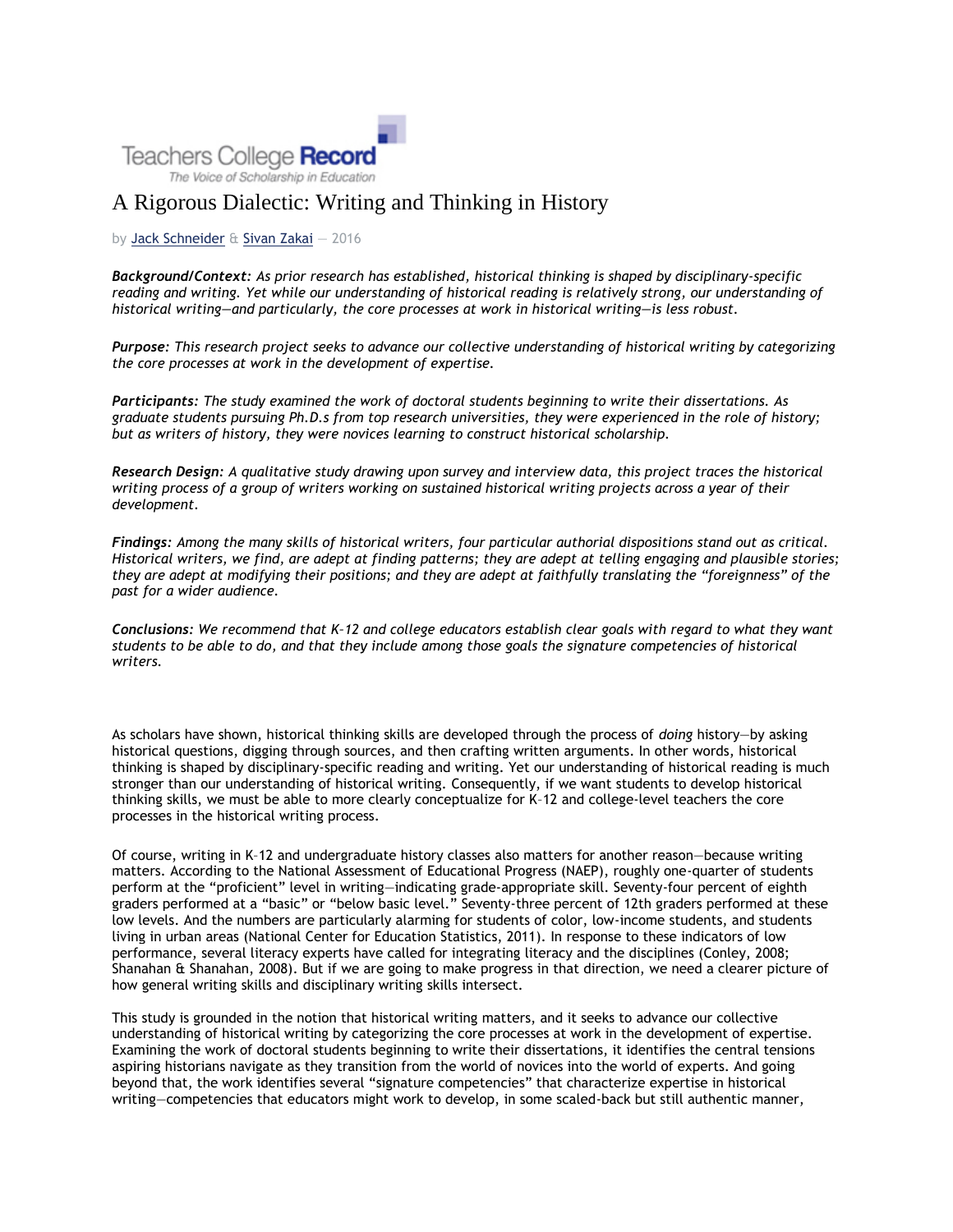among all students.

#### LITERATURE REVIEW

Scholars have made the case that if more high school teachers and college professors integrated disciplinary thinking and literacy into the classroom their students would become better readers, writers, and thinkers (Monte-Sano, 2011). Looking at the work of K–12 students, college students, history teachers, and professional historians, they have documented the ways that various actors engage in historical reading and writing—the central activities of the discipline.

With regard to writing, historians themselves have worked to identify the key professional skills that they possess. Historical writing, they have argued, locates events and people in particular circumstances that are reconstructed from fragmentary evidence (Mink, 1987). And given inevitable gaps in evidence, historical writing first and foremost involves judicious selection and interpretation of facts (Carr, 1961; Mink, 1987). Yet even if historians succeed in this task, they cannot merely present "the facts." Instead, they must work to craft arguments that advance historical understanding—arguments viewed by other historians as "valid and significant" (Carr, 1961; Hexter, 1971). Additionally, knowing that history is a product created by historians, professionals in the field must take care to substantiate their claims through the use of clear examples, rich detail, and citations (Collingwood, 1943; Hexter, 1971). And they must carefully analyze bias, corroborate disparate accounts, and acknowledge the limits of their sources in order to establish the "secure basis" of their interpretations(Carr, 1961; Collingwood, 1943; Mink, 1987). Even if they have done all this, however, historians must still cultivate a sense of skepticism about their work, knowing that they forever run the risk of writing fiction (Froude, 1864; White, 1973).

Historians acquire all of these skills not by birthright, but by engaging in the work of writing history. In the words of historian Kenneth Pomeranz (2013), "our specializations wind up embodied in our publications, and in ourselves" (p. 5). Novices, however, lack the background and experience to process historical materials and ideas in the same manner that experts do. Consequently, they tend to approach the task of writing quite differently. According to Bereiter and Scardamalia (1987) novice writers transfer knowledge to written texts in a model called "knowledge-telling"—a practice quite unlike what experts engage in. Approaching historical writing as a unidirectional process, students first establish a thesis and then begin finding facts to support it. Similarly, Greene (1994) found that adolescents tend to see the goals of writing differently, not always understanding that history essays require them to construct an argument or situate a topic in historical context. And as Greene found in a later study (2001), even college students tend to list information or share their ideas, rather than analyze evidence or craft their own arguments.

The transition from novice to expert, then, must be characterized by struggle—specifically, the struggle to master core competencies in historical writing. And it stands to reason that teachers can support students in this transition period by engaging them in particular kinds of controlled activities and by working to cultivate specific habits of mind. Yet in order to do this, educators must have a clear understanding of the core competencies historical writers possess, as well as of the key challenges novices face. In other words, they need a framework what some have called "conceptual structures" or "central tools"—around which they might organize their efforts (Ashby, Lee, & Shemilt, 2005; Harris, 2012).

Scholars of history education have begun to develop such frameworks in the subfield of historical reading. By locating and naming the habits of mind of that experts employ as they read history, scholars have pointed to the "central tools" that educators can teach their students to use. Wineburg (1991, 1994, 2001), for instance, has identified specific processes that historians use when they read documents, arguing that historians bring to texts not only content knowledge, but also an understanding of texts as historical artifacts requiring interpretation. Leinhardt and Young (1996), similarly, have made the case that historians employ "schema-like knowledge and action systems" for classification, corroboration, sourcing, and contextualization (p. 475). And building on such work, the Stanford History Education Group (n.d.) has identified "sourcing, corroboration, contextualization, and close reading" as the signature competencies in historical reading that must be taught to novices.

Like historical reading, the historical writing process has sparked the interest of educational researchers. Scholars have examined the historical writing of K–12 and college students, revealing some of the practices that have helped novices develop greater levels of expertise. One team, for instance, found that argumentative essay prompts challenged students to produce more sophisticated writing (Wiley & Voss, 1999). Other scholars have found that student writing develops when novices are challenged to go beyond reading comprehension and summary of information (Kiuhara, Graham, & Hawken, 2009). Monte-Sano (2011) found that students tend to display stronger historical writing skills when they are asked to annotate primary sources, when they engage in regular informal writing focusing on perspective and synthesis, and when they receive feedback focused on their arguments and use of evidence. And, as De La Paz (2005) found, explicit instruction can play an important role in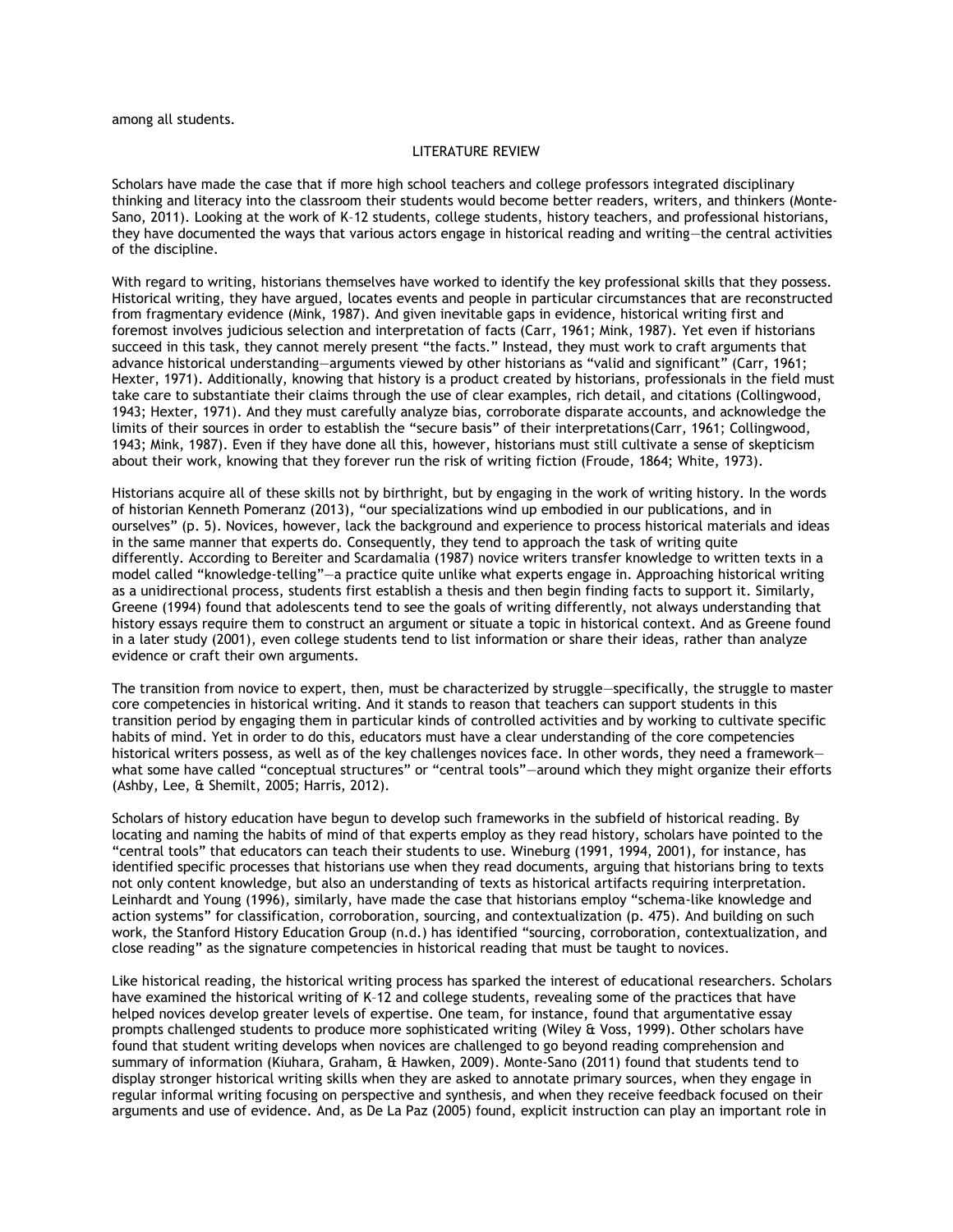middle school writing development. Despite these advances in understanding how students develop as historical writers, however, there is not yet a framework for naming the "conceptual structures" (Ashby, Lee, & Shemilt, 2005) of historical writing akin to those that exist in the scholarship on historical reading.

## **METHODS**

This project attempts to understand how learners make sense of the historical writing process and its role in historical thinking. A qualitative study drawing upon survey and interview data, it traces the historical writing process of a group of writers working on sustained historical writing projects: doctoral students completing Ph.D.s in history.

Drawing upon educational research that looks to expert thinking to uncover and understand central characteristics of disciplinary thinking, this study turns to examples of advanced thinkers in order to glean insights for educating novices. In a twist on the novice/expert literature that informs much of the literature on historical thinking, however, the participants in this study were simultaneously experts *and* novices. As graduate students pursuing Ph.D.s from top research universities, they were experienced in the role of history students and in the process of "doing school" (Pope, 2001). As writers of history, however, they were relative novices—still acquiring the skills possessed by experts in the discipline. Consequently, these historians-in-training present unique subjects for understanding the historical writing process—both as advanced thinkers in the discipline and as learners of the historical writing process.

In examining the thinking processes of these "novice-experts," this study simultaneously builds upon and diverges from prior scholarship in history education. Like previous studies that have looked at the thinking of advanced professionals to understand the central characteristics of historical thinking (e.g., Wineburg, 1991, 1994), this project is predicated on a belief that studying experts as they work is useful in helping locate and name the distinct ways that historians think. Yet it offers new insights into the process of learning to write history by looking at a heretofore unstudied group: advanced graduate students who are developing expertise.While focusing on wellestablished professional historians reveals important aspects of disciplinary thinking, it also conceals the learning *process* that allowed for these experts to develop such habits of mind in the first place. What seasoned professional historians may see as commonplace or obvious hallmarks of the profession, graduate students are still learning to understand and do. Therefore, we relied upon this group of "novice experts" to illuminate what can be surprising, counter-intuitive, and difficult about learning to write history.

## **PARTICIPANTS**

Participants in this study were recruited from Ph.D. programs in history at four research universities—two public and two private—in the same state. With the help of department administrators and/or faculty members, we sent emails to all history doctoral students at these four institutions, inviting all doctoral students to participate in the study.

After an initial screening process of all interested participants (*N* = 23), a final group of participants was selected to include only graduate students who were at the early stages of dissertation writing (*N* = 10). Participants who had not yet completed pre-dissertation milestones were excluded from the study, as they were not each day working on a sustained writing project. Also excluded from the study were those who had already drafted several dissertation chapters, as we could not follow their entire dissertation writing process. This final group of participants, whose research focused on a broad range of historical time periods and topics (see Table 1), was subsequently tracked over the course of the academic year in which they were writing dissertations.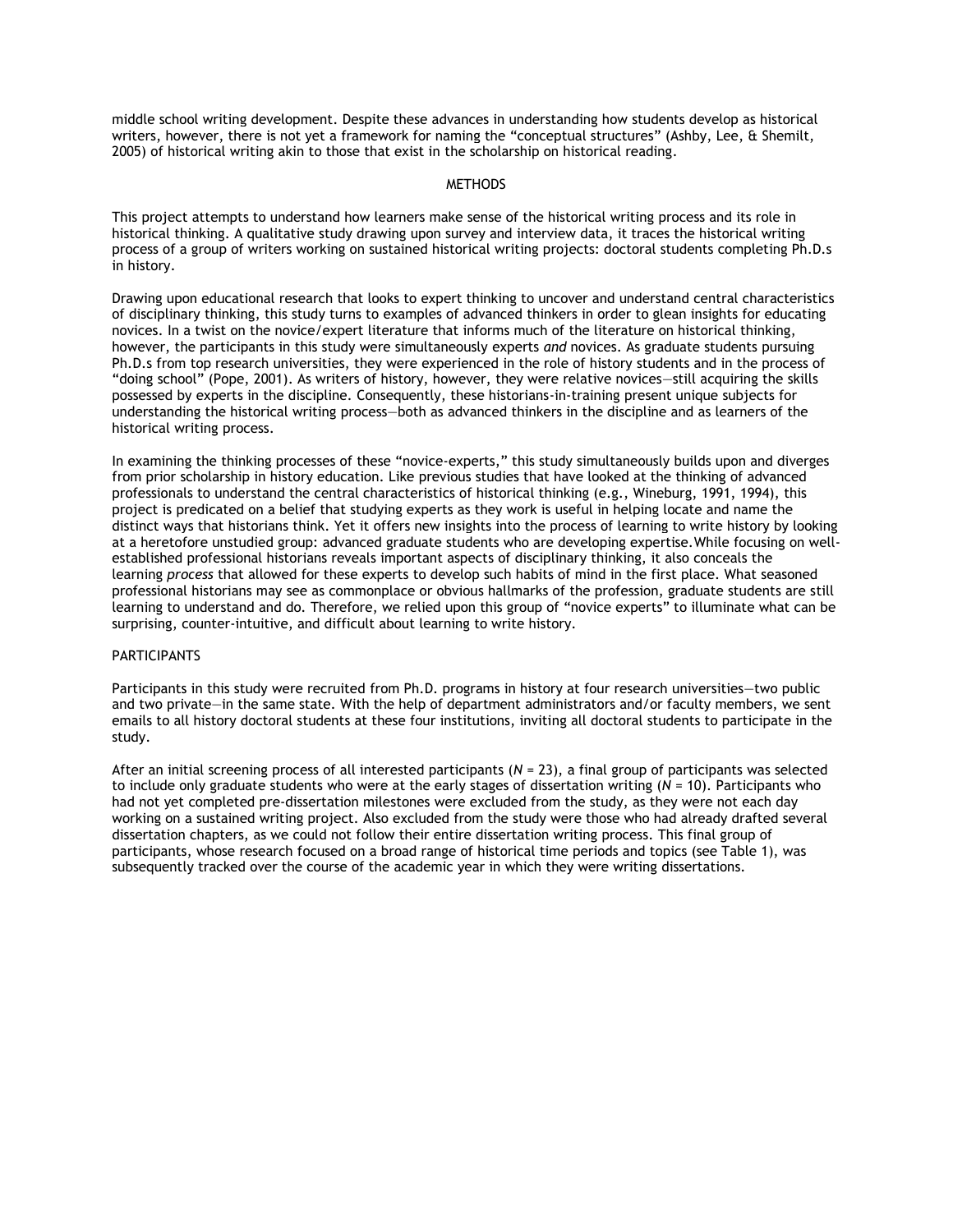# Table 1. Participants.

| <b>PARTICIPANT</b> | <b>UNIVERSITY</b> | <b>PERIOD</b>        | <b>AREA</b>       | <b>FOCUS</b>                 |
|--------------------|-------------------|----------------------|-------------------|------------------------------|
| Amy                | Public 1          | 20th Century         | Europe            | <b>Art History</b>           |
| <b>Brooke</b>      | Public 1          | 20th Century         | Middle<br>East    | <b>History of Education</b>  |
| Carl               | Private 1         | 17th-18th<br>Century | U.S.              | <b>Military History</b>      |
| Devin              | Private 1         | 12th Century         | Europe            | <b>Religious History</b>     |
| <b>Emily</b>       | Private 2         | 20th Century         | U.S.              | <b>History of Gender</b>     |
| Fae                | Private 1         | 19th Century         | U.S.              | <b>Cultural History</b>      |
| Gary               | Private 1         | 20th Century         | U.S.              | <b>Political History</b>     |
| <b>Heather</b>     | Public 1          | 18th Century         | Europe &<br>U.S.  | Intellectual History         |
| <b>lvy</b>         | Public 1          | 18th Century         | Europe            | <b>Cultural History</b>      |
| Jason              | Public 1          | 16th-17th<br>Century | Atlantic<br>World | <b>Environmental History</b> |

## DATA COLLECTION AND PROCEDURE

The bulk of the data from this study come from semistructured interviews. At three points over the course of the academic year, on an approximately bimonthly basis, we conducted semistructured interviews with participants in which we asked them to reflect on the process of writing their dissertations (see Figure 1).

The purpose of examining the participants' thoughts about the writing process, rather than analyzing the writing itself, was to uncover how "novice-experts" in historical writing conceive of their work and how they build their selves as historical writers. The focus on process, rather than product, allowed us to investigate the ways that participants understood what it means to be a historical writer, and what historical writing entails (Flower & Hayes, 1981).

We set out to understand: What is difficult, puzzling, or confusing for students as they engage in the historical writing process? What challenges does it present for even advanced students, and what skills or habits of mind do these students work to develop to address such challenges? And how do advanced students conceive of the writing process as it relates to thinking in the discipline writ large? In keeping with these interests, interview questions asked participants to reflect on how they engage in and think about central historical tasks—tasks like finding and analyzing historical evidence, constructing historical arguments, and writing history (see Appendix A for sample interview questions).

Some questions remained constant, and were repeated in each interview. These questions, which asked participants to tell us about the argument and narrative structure of their writing, functioned as snapshots in time, capturing at several points throughout the writing process the ways that students were conceiving of their work (see Appendices A and B). Other questions shifted, allowing us to explore different aspects of historical writing with the participants. For example, initial interviews asked participants to reflect on why they chose to do historical work and how they conceive of the relationship between argument and evidence. Later interviews focused more on how participants crafted their own writing processes, as well as on the challenges they encountered in developing and refining their ideas.

In addition to interview data, we drew upon data from written surveys that participants completed at the halfway point between each of the interviews. These surveys asked participants to articulate briefly how they thought about the discipline writ large and the role of the writing process in historical thinking. Some of these survey questions provided forced-choice options that allowed us to see how participants were weighing competing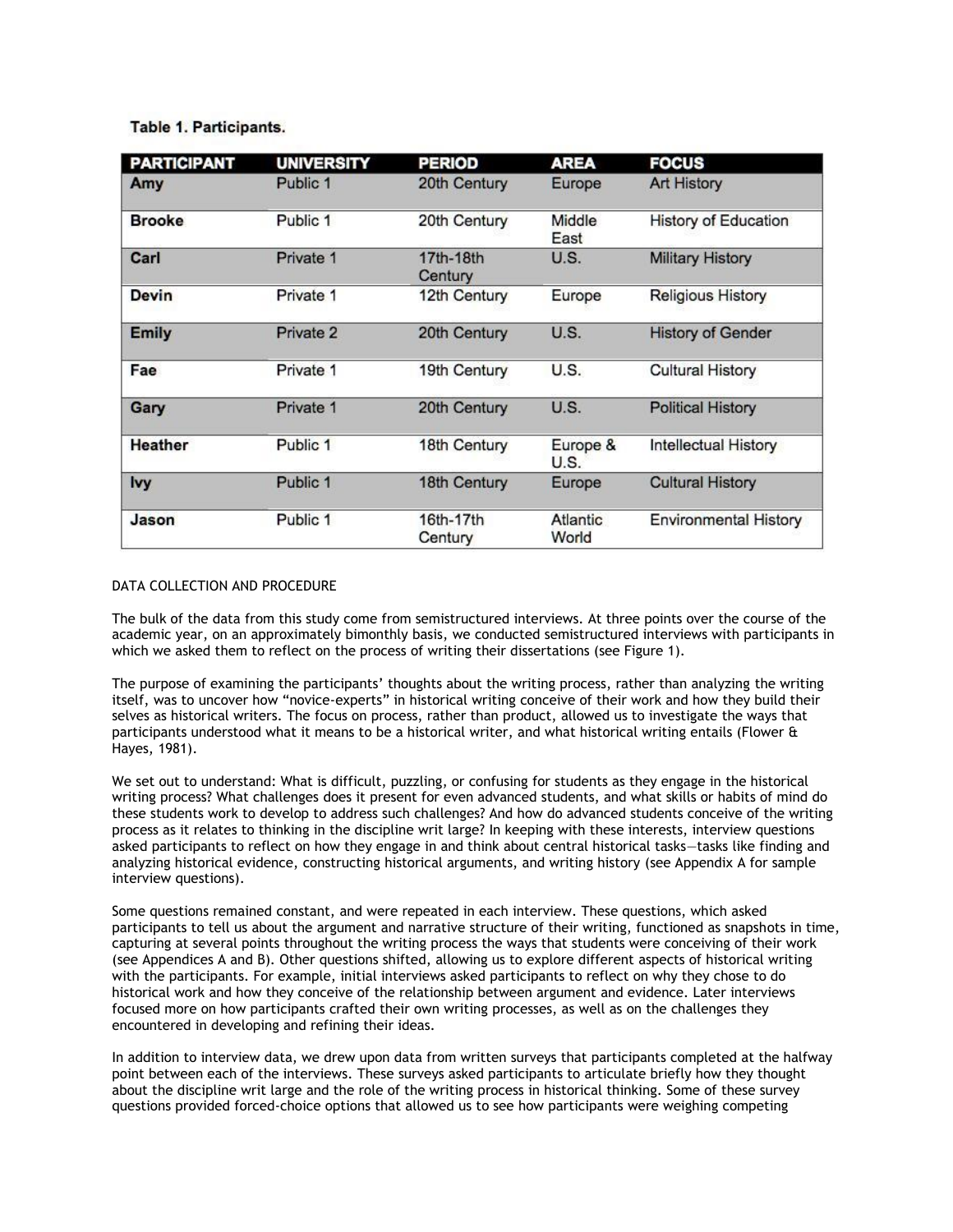priorities in the historical writing process. Others requested participants to create visual graphics to represent their thinking and writing processes (see Appendix A for sample survey questions).

At each point of contact (interviews and surveys), participants also filled out a chart in which they listed their current thoughts about the central argument, organizational structure, and title of their dissertations (see Appendix B). The charts served two purposes: they allowed us to see how the structure, central argument, and conceptual language of the dissertation was changing, and they also served as a catalyst for the participants to reflect upon their own learning and progress.

At the end of the academic year, we contacted participants a final time and asked them to provide additional written information about their writing processes. This written reflection offered participants an opportunity to reflect on their learning and development, as well as to share with us any additional information that we had not explicitly asked about—information that they believed was important for us to understand about how they conceived of historical writing.

# Figure 1. Timeline.



#### DATA ANALYSIS

In asking advanced graduate students to reflect upon and lay bare their own processes of constructing and writing historical narratives, we attempted to locate, name, and describe the central elements of historical writing. This, we believe, is an essential step in structuring a conversation about what we want students to be able to do; for, in order to have such conversations, we need common elements about which we can talk.

All interviews were digitally recorded and transcribed verbatim. Interview transcripts, survey data, and dissertation-tracking charts were all coded in Atlas.ti. We used two methods to generate our initial list of codes. Some codes were generated using "selective open coding" to search for emergent themes (Emerson, Fretz, & Shaw, 1995). In the tradition of grounded theory, these codes emerged from the thoughts and reflections of the participants (Glaser & Strauss, 1967). For example, participants repeatedly spoke about historical writing as a process of "finding order in chaos" and we coded for the instances in which they conceptualized historical writing in this way. Other codes were generated based on theoretically significant categories from existing research. These focused codes were derived from prior studies of historical thinking and historical writing. For example, previous scholarship has demonstrated that historians often view the past as a place distant to and different from the present (Lowenthal, 1999; Wineburg, 2001), and we looked for ways that participants spoke about the writing process as a way to understand the foreignness of the past (see Appendix C for a partial list of codes).

Once we generated an initial list of codes, our process of analysis followed the "constant-comparative" method (Glaser & Strauss, 1967), moving from generating conceptual categories to comparing categories to generating theory. During this process, we used Atlas.ti to create visual code "networks," wrote descriptive and analytic memos (Charmaz, 1983), and created charts (Miles & Huberman, 1994) to conceptualize the relationships among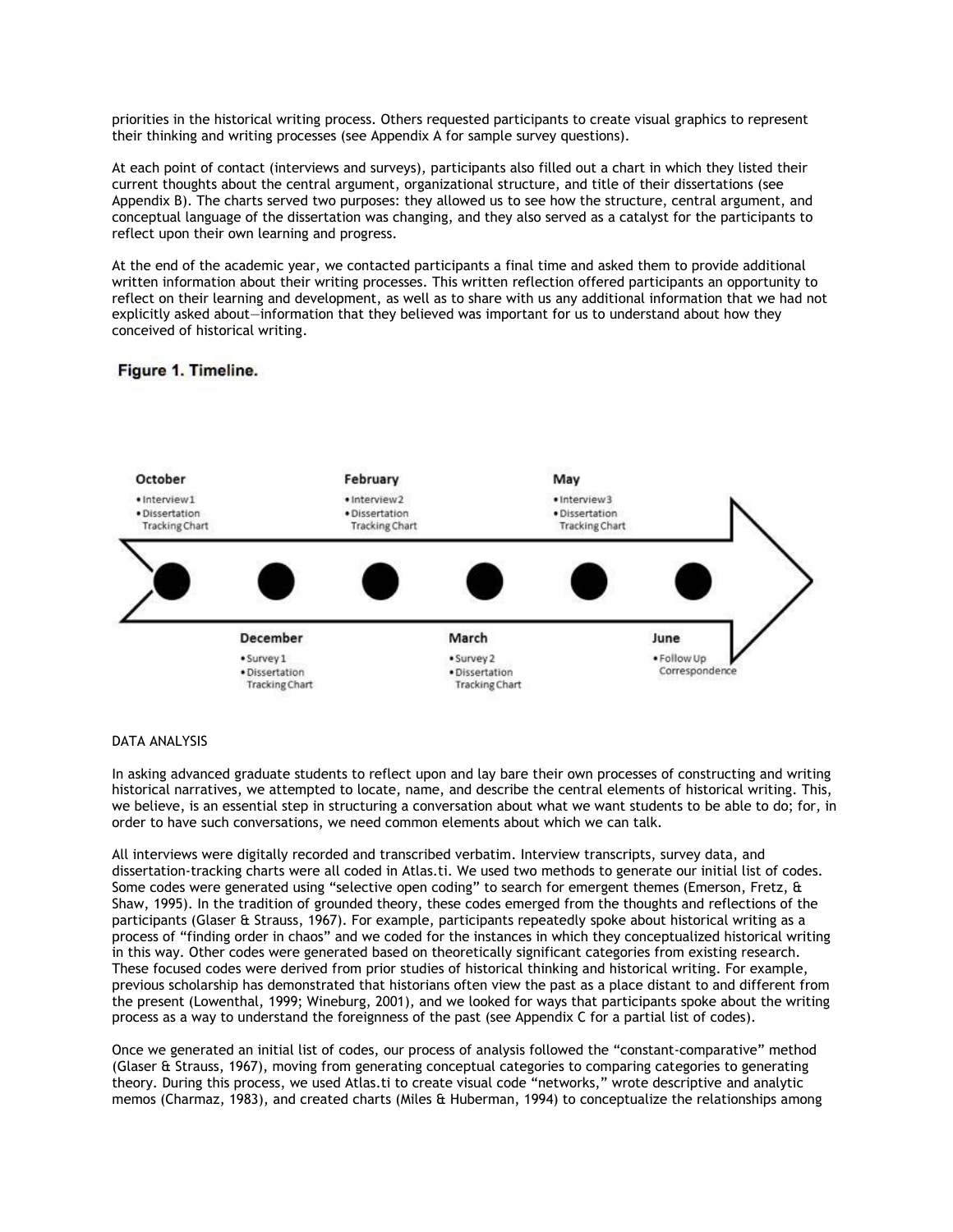the codes. Like the foundational studies attempting to understand the historical reading process (e.g., Wineburg, 1991), the goal of our analysis was to create conceptual categories to describe and explain how participants write history, and how they conceptualize the role of the writing process in learning to think about the past.

## **FINDINGS**

As our study reveals, developing expertise in historical writing is a complex affair. Having completed undergraduate work in the field, our novice-experts were deeply familiar with historical content and practices. And with specific regard to historical writing, they understood the work as being defined by evidence-based interpretation. Additionally, they possessed many of the skills identified by historians as critical—skills that K–12 students and college undergraduates tend not to possess.

Yet our participants still struggled to navigate four tensions, or "balancing acts," at the heart of historical writing. And it is our contention that these balancing acts constitute the key challenges of writing evidence-based interpretations.

Though they are by no means sequential, these balancing acts can be listed in the approximate order in which historians encounter them during a project:

Knowing when to find the puzzle pieces and when to fit them together

Making a story meaningful without making it up

Standing both firm and ready to change

Representing the foreignness of the past to a "domestic" audience.

BALANCING ACT I: KNOWING WHEN TO FIND PUZZLE PIECES AND WHEN TO FIT THEM TOGETHER

The first of the balancing acts that we identified was that of negotiating when to find "puzzle pieces" and when to "fit them together." Seven of the ten participants in our study drew an analogy between writing history and fitting together the pieces of a difficult jigsaw puzzle. For Ivy, "the whole project [of writing history] is a bunch of puzzle pieces that are all locking together." The role of the historian, thus, is to use evidence—"the puzzle pieces"—in a manner "that connects them together convincingly."

The work of solving historical puzzles requires constantly adjusting and manipulating pieces of evidence. As Heather explained, readjusting these puzzle pieces becomes necessary "when you start seeing these cracks that don't add up or don't quite fit." Calling to mind E.H. Carr (1961)—"the more I write, the more I know what I am looking for, the better I understand the significance and relevance of what I find" (pp. 22-23)—Ivy observed that: "You have to keep revising to make sure that they [fit]." Carl also emphasized the importance of adjusting the puzzle pieces. Writing history, he explained, is "like Jenga"—a 3-D puzzle game. "It's like you take one thing out and everything falls down and so you know getting something right here means making adjustments there." Our historians-in-training expressed deep satisfaction when they felt that the puzzle pieces were falling into place, and communicated interest in "finding the patterns" to make this possible.

In fact, for four of our novice experts, the process of solving puzzles was what drew them to history in the first place. As Jason explained, "the most exciting thing about history is you're solving very complicated puzzles all of the time." Carl also appreciated the challenge associated with solving historical puzzles. "There aren't easy answers," he explained, but "I find the problems really compelling." These participants viewed historical puzzles more like riddles than like jigsaws, but they too used the puzzle metaphor to describe their work.

For all their general talk about puzzles, these graduate students made sure to note that the historian's puzzle is different from those encountered in other professions. One of the primary differences is that when historians solve puzzles, they are not in possession of all the pieces. As Jason explained, "The difference between a historian's puzzle and a philosopher's or mathematician's puzzle is . . . they are working with abstract rules that adhere, at least to their minds, objectively and trans-historically; and we work with mess. Everything is tough. It doesn't make sense. We have fragmented evidence. We have to deal with all the various issues of human behavior, of evidence that is coming down to us through very biased human observers, so there is an added element of figuring out that mess which I find really fascinating." For Jason and several other participants, the hallmark of the historical puzzle—whether jigsaw or riddle—was its messiness.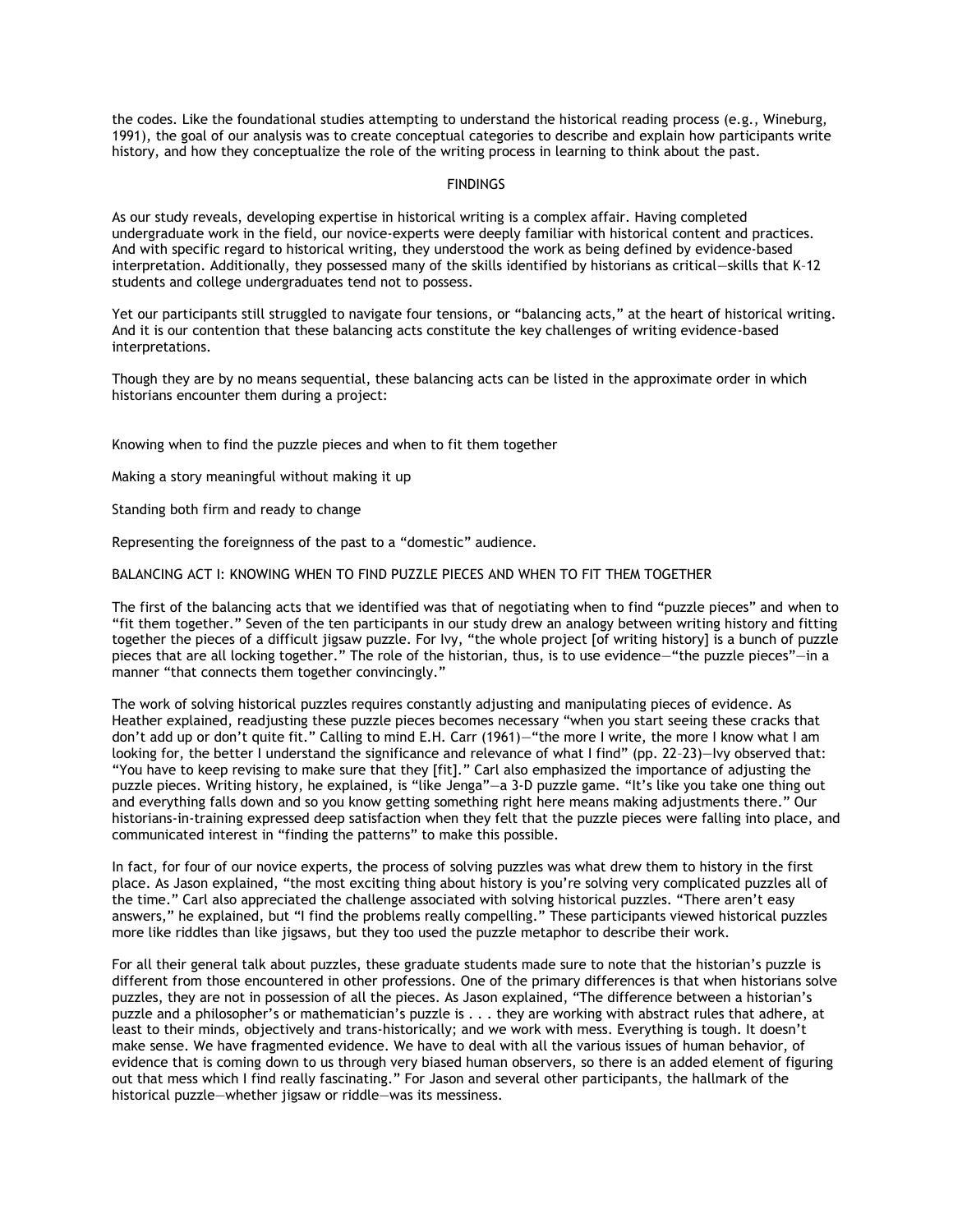While our participants were working diligently to put together the pieces of the puzzle, they were also cognizant of the fact that there were always more pieces to hunt down—a fact they were constantly reminded of while trying to construct a coherent argument. Emily explained this best, saying, "making sure that my source base is rich enough and diverse enough to support the points that I make—that's an ongoing kind of [challenge]." As Carl explained, "I think the questions I ask suggest obvious sources, [but] I think I'm just in a lot of sources looking for needles in haystacks and hoping in those sort of small moments that I can find repeated evidence that fit into a larger picture." This metaphor of "looking for needles in haystacks" was used by several participants.

Among participants, this balancing act—between assembling the pieces and looking for more—manifested in a process that looked anything but linear. They did not conduct research and then write it up. Instead, they conducted research, tried to piece the puzzle together, discovered holes, and then set out to conduct more research.

This tension between finding the puzzle pieces and fitting them together was reflected in a series of graphic timelines that we asked our participants to create as a way of visually representing the historical writing process.

All ten of the participants in this study indicated that they began with the hunt for pieces of the puzzle. Although the exact details of participants' timelines diverged after the initial search for evidence, all participants showed that historical writing was an iterative process involving some combination of searching for evidence, constructing a historical argument, writing about it, and then repeating the steps (though not necessarily in that order). For some, writing triggered a hunt for additional evidence, and for many the work of constructing an argument emerged from the writing process itself.

The following timeline, drawn by Emily, was typical of the responses we collected from participants:



What this timeline—and all the others we collected from participants—shows is that the reading of primary sources does not stand alone in the process of historical sense-making. Never once did participants indicate that they first gathered all the pieces of the puzzle before sitting down to piece them together. Rather, Emily and her compatriots all indicated that the historical writing process was cyclical in nature and involved a series of repetitions—of collecting puzzle pieces and fitting them together.

So much was this the case, in fact, that many of the graduate students in this study balked at creating a timeline, insisting that the historical writing process was not linear. Six of the participants, in reflecting on the exercise, suggested that rather than a timeline, they think of the historical writing process as "circular," "cyclical," or as a "spiral." As Amy explained, the process of historical thinking is "not linear for me, so something that's more circular or cyclical or overlapping would be [better]. I haven't just moved from point A to point B but I'm always coming back to the points that I've gone over, so . . . you're kind of pirouetting towards the dissertation but traveling over the same space over and over again." Emily's reflections also highlighted the cyclical nature of historical thinking. "To me," she explained, "it's much more of a spiral. I am constantly circling back to [my] source base, but then pushing ahead with . . . analysis and building arguments, figuring out where the holes in those arguments are, and circling back to the source base." Thus, rather than marching toward historical understanding, the participants in this study pirouetted—repeating circular movements over time, and slowly putting together a picture of the past.

#### BALANCING ACT II: MAKING A STORY MEANINGFUL WITHOUT MAKING IT UP

The act of crafting a story became more central in the minds of our historians-in-training the more they worked on their dissertations. While not a single participant mentioned stories or storytelling in the first interview, by the second and third interviews—at which point the participants were more deeply ensconced in the *writing* process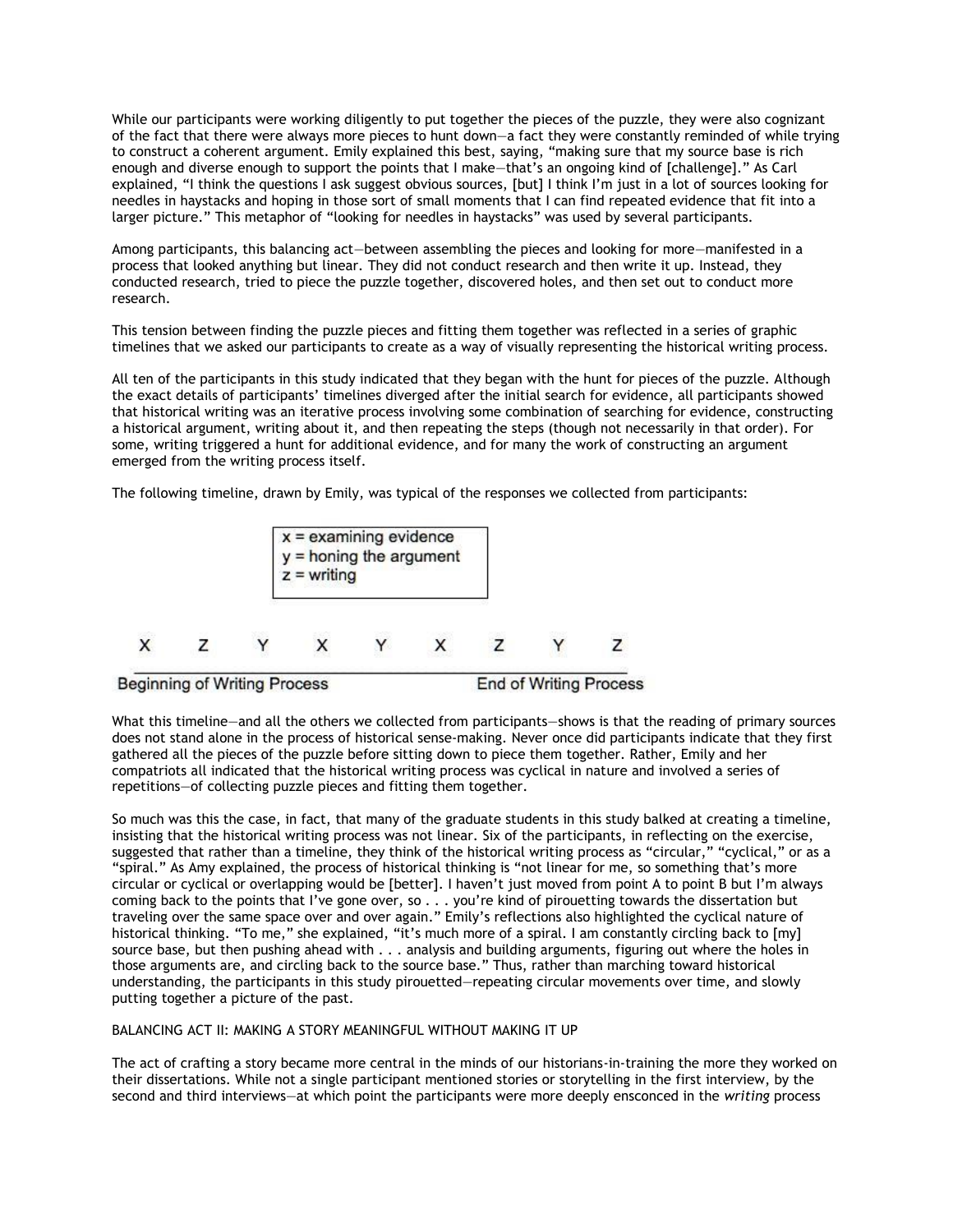(and not only the process of gathering and making sense of sources), six of them framed their work, in the words of Amy, as an "overlap between storytelling and history." Over time, the process became less about understanding the evidence and instead became about "telling a more coherent and relevant story." For, as Brooke explained, "historians often think in terms of a story that they're going to tell. Like, you see data and you're thinking well how do I put this into a coherent story—how do I make it into a narrative? Because a big job of a historian is to be able to construct a particular narrative of what happened."

Writing history requires moving a step beyond interpreting sources; it requires making *meaning* of them. As Amy explained, "one of the things that I've had to learn is to take something that seems evidently compelling to me and explain *why* it's compelling" (emphasis added). Brooke explained it slightly differently, saying, I'm "trying to frame the consequences of what I'm finding. I found all of this information on people and now it's [about] being able to put together all of these different life stories in a good, coherent whole; and also trying to figure out what is the most important thing about what I'm finding." Over time, graduate students like Brooke began to ask themselves, "How are you going to make a coherent story out of [the facts]? And how does this also fit with why you thought it was important in the first place?" Nine of our participants explained that the process of crafting a story was about making historical arguments that are compelling, important, or meaningful—both for the historian, as well as for what Fae called "larger audiences."

Our historians-in-training often struggled to find a central story. They saw themselves as key actors in the process—speaking of writing as a chance to "tell your story" or "tell my own new story." Yet despite the fact that they were central in "crafting" the story, they believed that the story must not be "made up." It must, they believed, remain true to the historical record and reflect the essence of the past. As E.H. Carr (1961) put it, they must navigate between the Scylla of interpretation and the Charybdis of historical fact (p. 29).

As participants attempted to make stories that were meaningful without making them up, they indicated they held a series of beliefs that to non-historians might seem contradictory. For example, in a survey question in which we asked participants to check all boxes that they believed described the process of writing history, all ten indicated that writing history involved not only "a concern for evidence" and "a concern for accuracy," but also "a degree of creativity." Even more striking, 4 of the 10 indicated that history involved *both* "a sense of certainty" *and* "a willingness to guess," with the remaining six evenly split between those who believed history involved only the former and those who believed it involved solely the latter. When we asked participants to explain how these seemingly contradictory commitments—accuracy and creativity, certainty and guesswork—could coexist, participants explained that this was the hallmark of historical writing: a commitment to storytelling that was both engaging and as "accurate as possible." As Ivy explained, "even when they conflict, you are doing all of it at the same time."

The struggle to make a meaningful story without making it up manifested in a number of different ways. Some, like Carl, struggled to figure out whether to structure their arguments chronologically or thematically. "The difficulty there," he explained, "is developing some kind of chronological narrative against some sort of thematic road map, the thematic road map being really useful for conducting research and building an argument, but the chronological structure being more easy to communicate, especially change over time, which is a historical trademark." For him, the central challenge of historical writing was figuring out how to balance the clarity of a chronological timeline with a more interesting, but also more messy, thematic approach.

At other times, participants struggled to sort out how so many pieces of disparate information, drawn from a wide range of sources, would fit together to tell *any* kind of coherent story. As Carl explained, "It's difficult to figure out on that scale how all of the pieces fit together, and I think it requires thinking in smaller chunks but even just figuring out what the boundaries of those are is challenging." Most participants found "thinking in smaller chunks" to be a useful step in the process.

But when "chunking" their data into much smaller pieces, participants often struggled to find connections between how people in the past lived, what they believed, and what they recorded about their lives. As Ivy explained, fully immersing oneself into the past can lead to the feeling that there is no story at all—only data. As she put it, it can be tempting to think "it's just random." But such a move, she argued, would be "the most damning, the most dangerous thing" for a historian to think, because the historian's task is to craft a meaningful argument from remnants—often incomplete—from the past.

Our participants also struggled with the knowledge that they could not possibly understand everything they hoped to know about the people and places they studied. Five of the ten graduate students in this study used their interviews as a chance to reflect on the limits of their understanding about their own areas of expertise. Some participants worked in the face of incomplete evidence because they studied topics with sparse historical records. Carl, who is interested in how people in the past have mourned loved ones, found in his research that "there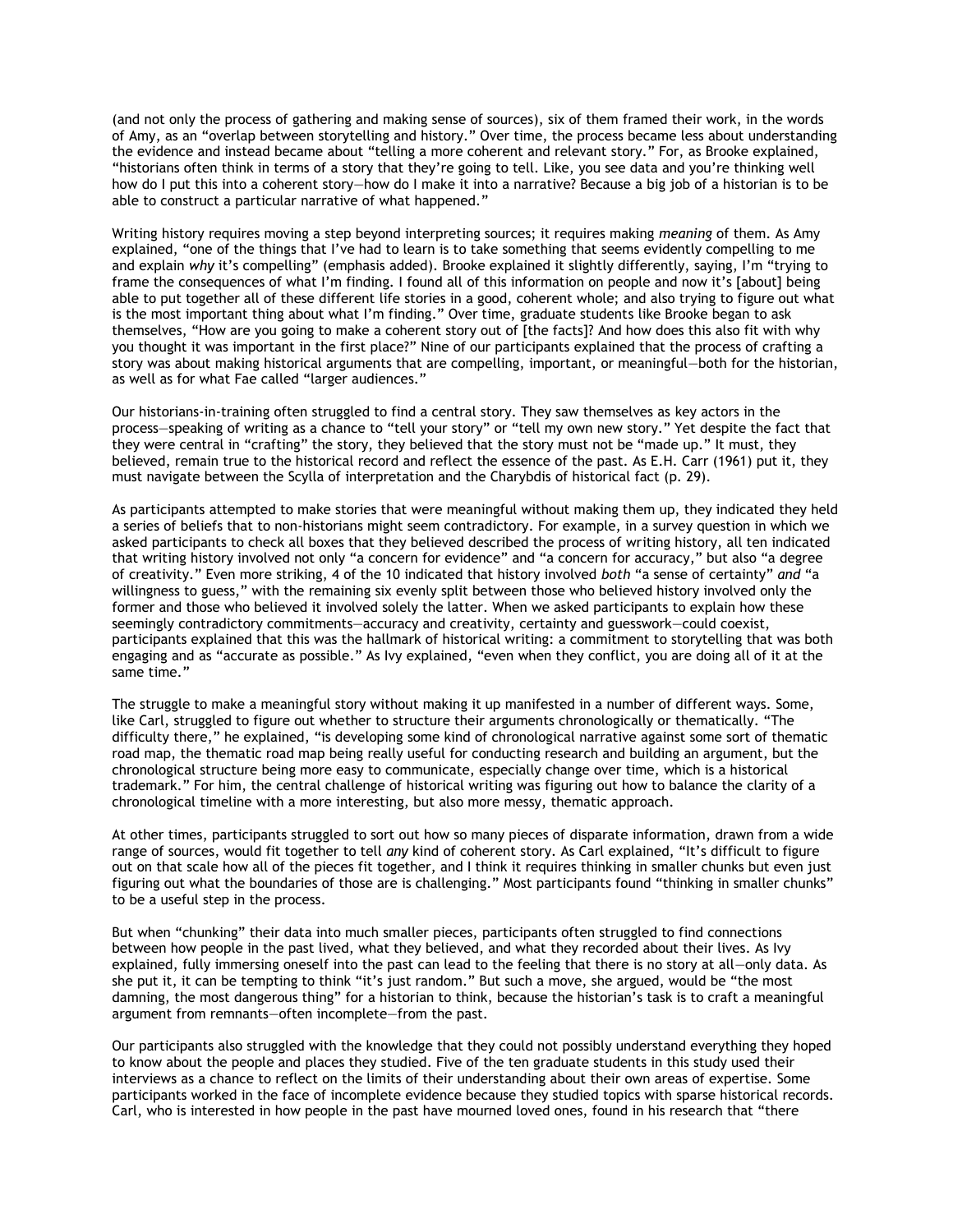aren't necessarily a lot of sources that directly speak to loss or grief and even when there are people just don't talk about these things in the way that we would hope they do." For others, the records that they hoped to find might have been recorded in the past, but were unavailable to contemporary historians. As Carl explained, often the evidence historians hope to find doesn't exist because "things [were] destroyed, not necessarily rebuilt, or not necessarily noted." Historical records were sealed by governments that wanted to restrict access, or they were destroyed long ago, and yet these historians-in-training still needed to write about times and places whose records were at least partially unavailable.

Still others realized that records *did* exist but were difficult to access. Some access difficulties were a product of language—the sources that would illuminate the past were written in tongues other than English, or in an English not spoken today. Other access difficulties were a product of location. Most sources, Heather explained, "aren't digitized. They aren't online. So you have to physically go to [the archives] to get a lot of [information]." Most participants had difficulty reaching the sources they needed. Ivy most articulately explained this problem, saying, "I go to school in [the U.S.], I'm studying England in the 18th century but I can't just go live in the archives in London—I have to make the best due with the evidence I have."

Even when primary source material is available, challenges remain. As Devin put it, it is impossible to perfectly discern "what was really going on in the minds of the authors." Devin emphasized that history was both messy and in some ways unknowable. He explained, "human experience and ergo history as an event is very messy. Lots of things happen that can never be captured again. But our authors and our sources capture elements . . . [and] by asking questions [we can] start to glimpse that past or parts thereof." In other words, even though historians work without access to all the puzzle pieces, and often ask what Devin called "unanswerable questions," they still are able to "glimpse" the puzzle's image. Jason explained the historian's role as aiming for the unattainable vision of the complete puzzle. "You are trying to get as close to certainty as possible," he explained. "You're trying as best you can to say what actually happened but knowing that that's impossible."

The effort to make do with available evidence and tell a story, and to do so without making sweeping claims that step outside of the bounds of available evidence, was a challenge that most participants contemplated at some point during our study. Though participants were constantly aware that they were working under less than ideal circumstances, they nevertheless spoke about the need to forge on with telling their stories.

#### BALANCING ACT III: STANDING BOTH FIRM AND READY TO CHANGE

History consists of infinite possible data points and lacks a singular narrative around which all those data assemble. Thus, as historians continue to conduct research in support of their arguments, they are consistently exposed to the possibility that their interpretations of the past might be misguided. And it is frequently the case that historians will encounter evidence that forces them to move in a new argumentative direction. As historian James Oakes (2012) put it, "sometimes all it takes is evidence, new or newly persuasive evidence, to get me to change my mind" (p. 35).

Yet not all irreconcilable evidence is cause for reorienting an argument. After all, many stories can be right simultaneously, or a story can be mostly true with existing counterexamples. Complexity, in short, is the rule. If historians dumped their arguments every time they encountered seemingly contradictory evidence, nothing would ever be written to completion.

The trick, then, is to figure out when to stand one's ground and when to change one's mind. And in keeping with that challenge, our historians-in-training worked to balance a confidence in their arguments with a willingness to consider alternatives.

The vast majority of participants in this study indicated that, even after they worked so hard to craft a solid historical narrative grounded in evidence, they could easily envision something—either new evidence or a differing interpretation by another historian—that could cast doubt on their emerging histories. In fact, in all our interviews with participants, only once did we hear someone say, "I'm trying to think what would make me doubt the central claim of my dissertation and I can't even imagine it." Much more common was a response like that of Amy when we asked whether she could think of something that might cause her to doubt the historical argument she was developing. "Yeah of course," she responded. "I think that's the mark of good history, right?" Six of our participants repeatedly circled back to comments like "it's possible that I will have to rethink" or "I no longer think what I thought." This willingness to change may have stemmed from their unique role as graduate students who were expected to respond to the feedback of more experienced instructors or advisors, and it may have come from their beliefs that willingness to change in the face of new evidence or ideas is a central aspect of historical thinking. In either case, it is apparent is that for these novice-experts, a large part of the process of learning to write history involved a willingness to reexamine and rethink their initial claims.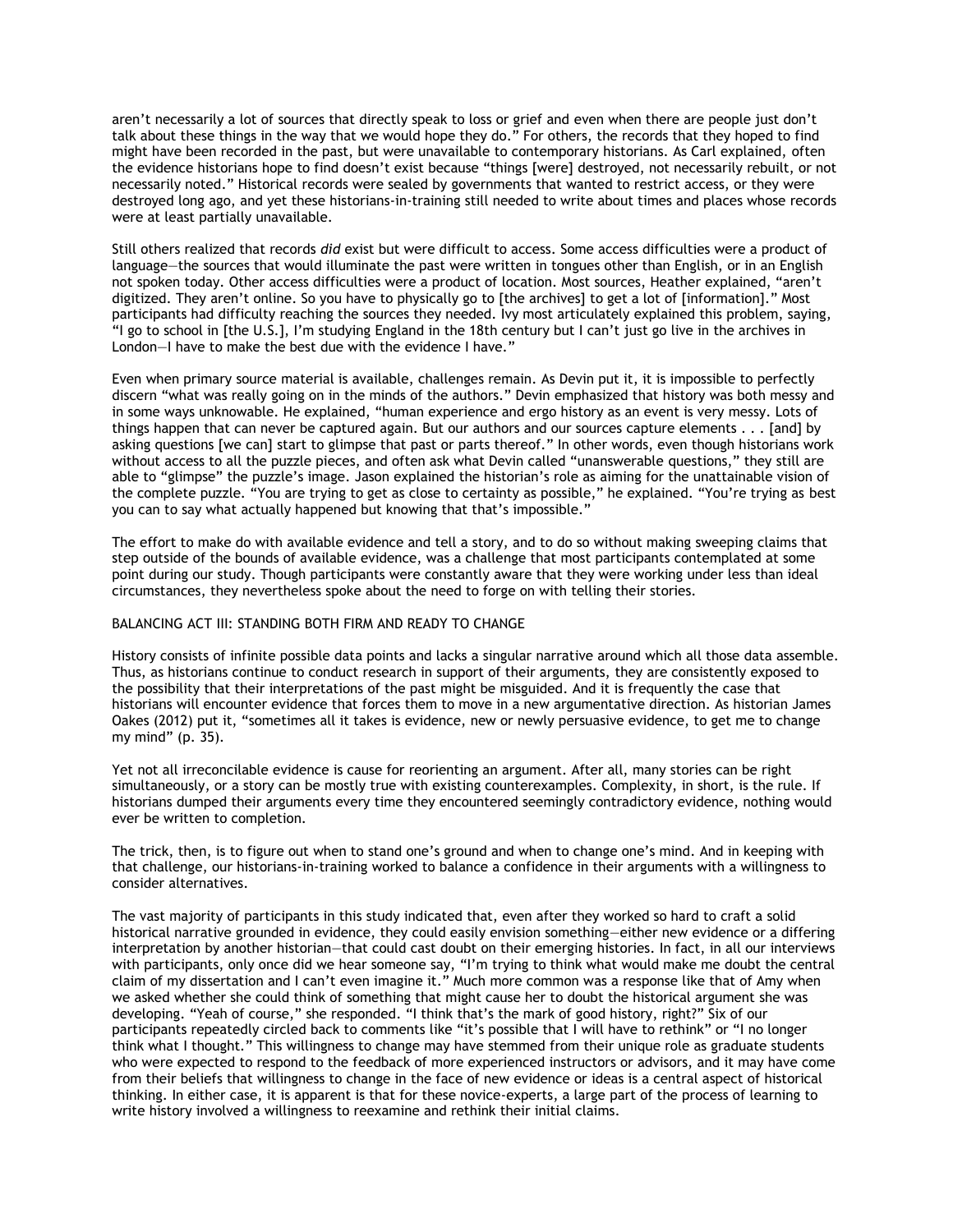In developing the stance that allowed these emerging historical writers to be so open to having their ideas challenged, they employed one particularly useful tool: that of constantly asking themselves questions. As Amy explained, "Were I to teach someone what history involves, I would say that generating questions is integral to the job of the historian." The other participants in this study concurred, and all were engaged in a constant process of self-questioning. Eight of the ten participants framed their historical writing process around asking good questions, not around constructing historical narratives or learning about what happened in the past, and seven of the ten indicated in surveys that "an ability to live with questions" was a central characteristic of historical writers. Some participants even arranged the structure of their chapters around central questions. Long before they had working titles, it seemed, they had working questions.

Their questions fell into several categories. All participants asked themselves about the evidence they drew upon to make their claims: Why select these sources? How do I find patterns in the data? How do these pieces of evidence fit together? They also all asked about how their work fit into a larger body of historical scholarship. What does existing scholarship have to say about this? How does my work "fit into historiographies and historical questions that already exist?" Most asked about the people they were studying, self-monitoring that they were not imposing their own views on those they studied. How, they asked, did the people of the past—living in such different times and places from our participants—respond to situations in their lives? Why did they act in the ways they did? Some also questioned the greater purpose of their work as historians, asking: What's important about this work? Why does this matter?

What is worth noting here is that these historians-in-training did not just *think* about evidence, historical scholarship, the foreignness of the past, and the value of writing history. Instead, they actively, consciously, and consistently *asked themselves questions* about these central aspects of historical thinking.

The process of self-questioning, which one participant described as an element of professional "culture," served as a key tool in developing both self-assurance and humility about one's work. Echoing historian C.H. McIlwain (1937), who declared that "all history should be a lesson in humility to us historians," our participants continually questioned themselves—steadily renewing an intellectual openness to change. As Heather explained:

"You're always going to have pieces of evidence that don't fit. And a lot of times you wonder, well does that mean I have to change everything? You get into the archives and you start second guessing yourself, like am I really seeing this? Or am I just being blind to other options because I'm looking at the [writings] of these 20 people? What if there are five others that I just don't know that exist or I'm just not looking at because I don't think they'll fit into this?"

For Heather, doubting her own process and the evidence on which she was basing her work not only allowed her to speak with authority about the area of expertise she was developing, but also allowed her to keep in perspective the limits of her own knowledge. If other historians found additional evidence, or questioned the argument she was constructing, that would not be a setback because she had already been asking these questions of herself and identifying the weaknesses in her thinking.

Yet that process of rigorous questioning also meant that when our participants arrived at answers, they were relatively confident in their positions. As Devin explained, "I've been thinking a lot about the methodologies and assumptions current in the study of my period and raising questions about them. From this, I believe I am honing my thinking."

Because history is always constructed by fallible people and based on incomplete written records and artifacts preserved by other imperfect human beings, any quest for historical understanding must come with a healthy dose of skepticism. Constant self-questioning allowed the novice-experts in this study to cultivate just such a sense of healthy skepticism. As Carl explained, "In science you ask questions, you propose hypotheses. You do that in history [too], but there's no stability. The ground is just always shifting on you. You know when you read a historical document it's not objective."

The act of continual self-questioning allowed these historians-in-training to embrace the fact that historical understanding—both their own and that of the discipline writ large—is constantly shifting. In the course of the academic year that we followed them, all of the participants underwent changes in the way that they were thinking about their particular dissertation topics and about the discipline of history. A common refrain that we heard in interviews was, "six months ago I would have told you x, and actually I think that's not true anymore." This shift in thinking, as Heather explained, is the product of the fact that history is

"not final. You have to be always willing to look for more documents. You have to be searching and pushing and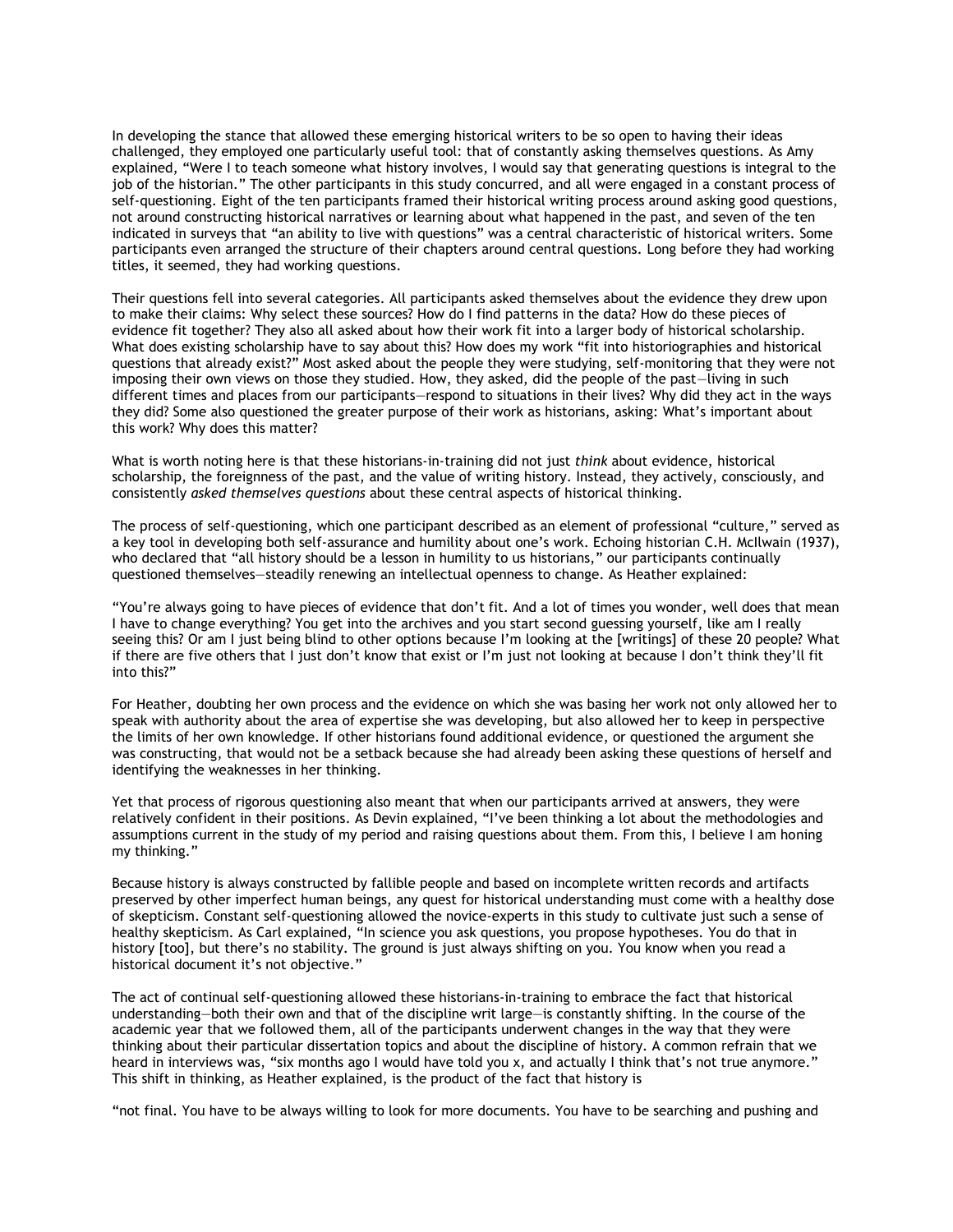willing to be flexible and realize that okay, this is the narrative we have had for so long, but now the new evidence that we've found or the way that we are looking at things differently shows that that's wrong. . . . So when you have moments like that, you have to be willing to say that perhaps we were doing this wrong and need to readjust it."

In short, the process of writing history demands a flexibility of mind that our historians-in-training had already begun to cultivate. They believed in their narratives. Yet they were willing to change their minds, as they had clearly done many times before.

When asking participants to reflect on what accounted for their changes in thinking, their responses generally fell into two categories. The first, and most commonly cited, was what Carl called "working with evidence." Some participants looked at primary source documents they had not previously considered, and these sources caused them to question their previous beliefs and assumptions. Others expanded the secondary historical sources they were reading and, consequently, encountered new ideas.

A second common reason participants gave for shifts in their thinking was getting feedback from a community of other historians, whether peers or teachers. These other historians were able to pose questions our participants had not yet thought to ask, thereby challenging or complicating their initial thinking.

A few participants insisted that their thinking did not change so much as sharpen or clarify over the course of the academic year. As Carl explained, one trait of the historian is "very earnestly ask[ing] questions that we don't have answers to, so it's not necessarily a matter of changing our minds but it's a matter of . . . trying to figure out what we think in the first place." That is, while some participants actively changed their minds about what and how they thought about the past, others simply underwent an extended process to arrive at their own arguments. In either case, as they learned more, they remained open to new ideas, novel ways of framing their arguments, and shifting conceptions of history. Nevertheless, most of these participants concurred that it was a given that "a historian would change her mind" as she wrote.

Whether their thinking changed or simply emerged, what allowed thinking to crystallize into new ideas, new arguments, and new historical interpretations was the historical writing process. When we asked participants what accounted for the differences between their prior and current historical understanding, many responded as Amy did: "I think really for me it was writing." Their new thinking emerged as a natural outgrowth of writing history.

## BALANCING ACT IV: REPRESENTING THE FOREIGNNESS OF THE PAST TO A "DOMESTIC" AUDIENCE

David Lowenthal (1999) has used the metaphor of a foreign country to describe the nature of the past, and for many of the participants in this study, training to become historians allowed them to "visit" other cultures and "observe" other ways of life—even if they never physically traveled for research. In fact, six of the ten graduate students in this study explicitly discussed their "journeys" to other times and places. As Amy explained, studying the past allowed her "to go to this other place and explore this other culture but also explore the weird world of the past at the same time. . . . Learning about the past is for me like a similar way about learning about a different people." Fae concurred, adding: "For me [history is] really about the ability to understand past cultures and societies, and it provides a really great opportunity not only to understand the past but to think about our own culture in other ways."

For many of our participants, this ability to metaphorically travel to another time and place was a large part of what they found compelling about the study of history. As Devin explained, "I really just get a great thrill [in] trying to imagine this world—and you know . . . this is the same planet that these people lived on, but it's a different world entirely and trying to catch a glimpse of how they looked at their world just thrills me." Carl, echoing this sentiment, observed: "The more time that I spend thinking about history and reading about history and working with primary sources, the thing that [has] really excited me [is] just how different the past is. And how much perspective that gives on the present or gives *us* on the present."

And yet, despite their excitement at getting to "explore" foreign lands and cultures, the past remained a strange and distant place. Several participants described the past as "weird," "wacky," or "odd." As Carl explained, the past is "just radically different." And the more these novice historians learned about the times and places they studied, the more they came to understand how people in the past had different cultural norms and experiences than contemporary historians do. These historians-in-training often marveled at how different the people they studied were from themselves—how they had different rituals for marking joyous and traumatic life events, different family and societal structures, and different ways of seeing, interpreting, and even tasting what was in their world. People in the past, according to Carl, "seem to have the capacity to hold these giant contradictions in their consciousness without it necessarily being problematic in the way that I think it might be" because they did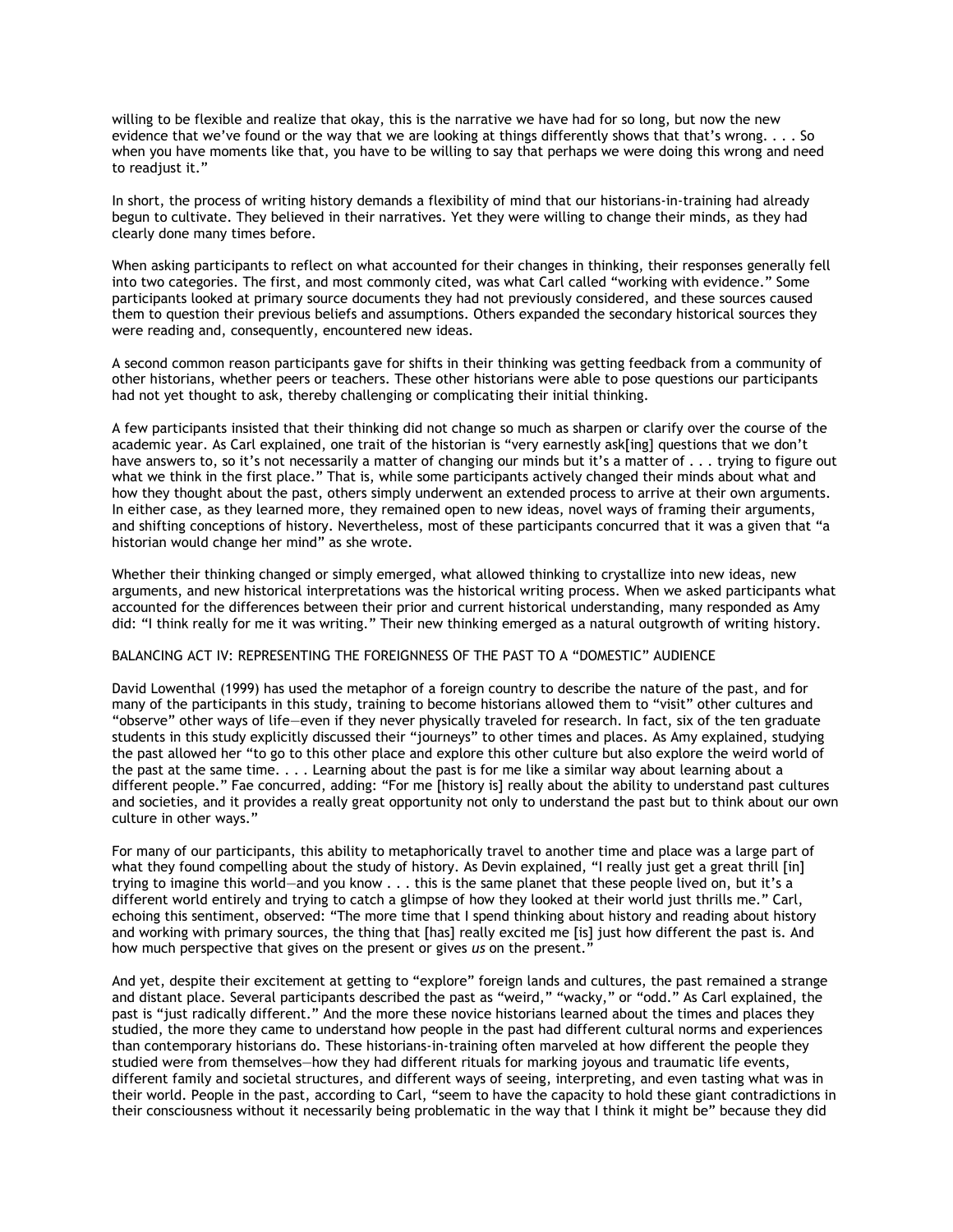not experience them as contradictions in the same way contemporary interpreters do.

Yet while the past remained "wacky" and "odd" to these historians-in-training, they gradually learned how to talk about this "foreign country" in a clear and consistent way. They were, of course, conscious of the foreignness of the past from the outset. But as time went on, they were better able to locate *when* and *how* these other people, societies, and cultures were so different from our own. In other words, our participants learned how to describe and name differences in comprehensible ways.

The challenge that our participants faced was, somewhat surprisingly, not that of working to make the past seem *more* familiar to a contemporary audience. Instead, they actually strove to make it *less familiar*—to help others recognize cultural, religious, and societal differences between people of the past and people today. Yet they needed to do so in a way that was comprehensible to contemporary readers. As Fae put it, they worked to find stories that would be "understandable today" and "attuned to the specificities and worldviews of people of the time."

For some of our participants, part of how they viewed their own role as historians was as a kind of translator, rendering what initially appears to be familiar into a more strange and foreign past. As Brooke explained, the people she studies did not actually know one another. *She* puts them together to craft a narrative. In doing so, she explained, "you're putting together, for me especially, all of these individuals, all of their lives, and then making kind of a sweeping generalization, no matter how well rounded, about what they meant. I mean if you don't do that it's not very interesting; it's not a very useful piece of historical writing. But even so, doing so is kind of—I always feel a bit like you're brutalizing subjects by telling them why they're important." In other words, not to make any generalizations across people would make for a boring historical account; but to make too many connections does not honor the real lived experiences of those being studied.

Heather, too, struggled with this challenge. In her words, she thinks about history as a "theater of imagination." That is, any understanding of people in the past comes through the interpretive lens of the historian. As she put it: "I can get in and I can see what people said about things and how they acted, but getting into how they thought about any given idea or topic is hard and I feel like I'm treading on very thin ice there because you don't want to assume too much about what was going on 200 years ago—300 years ago. You can't really get there." Without understanding "what were people thinking [and] why" makes it difficult to understand the past. Ivy explained this as "the hardest roadblock" in writing history, because "people don't talk about the mundane details of their life" that would allow contemporary historians to better understand them.

Yet historians still *do* try to understand people in the past. And they seek to help others build understandings of the past, as well. Consequently, historians are perpetually locked between two opposing forces: the need to make the past familiar, without which it would not be understandable today, and the responsibility to accurately capture the actions, thoughts, and beliefs of people in the past who may have acted, thought, and believed in very different ways than people do today. Navigating or translating between these two worlds was one of the primary tasks of these historians.

## **DISCUSSION**

Learning how to write like a historian is a complex venture. Historians have a number of skills, some of which are common to professional writers, and some of which may be unique to the discipline; no clear boundary exists. And this project was not designed to separate out general writing skills from those entirely distinct to history.

Yet it is clear from this study that, among the many skills of historical writers, four particular *authorial dispositions*—signature competencies, it would seem—stand out as critical to success. These dispositions are not developed in the writing, but rather in the *writers.* And insofar as that is the case, it seems that they offer a useful framework for thinking about the development of historical writing skills among novices.

So, what might we say about these dispositions? How might we foster conversations among K–12 and college educators about the teaching of historical writing?

#### 1. HISTORICAL WRITERS ARE ADEPT AT FINDING PATTERNS

The ability to find and organize disparate information from a variety of sources is an essential characteristic of good historical writers. But a sense of when more puzzle pieces need to be found, or when the puzzle can be put together, is not easily acquired—something many historians have discussed when reflecting on their craft (e.g., Carr, 1961). Our historians-in-training worked diligently, and often grew quite frustrated, in pursuit of patterns that all too often seemed elusive. Knowing that such work was essential, but not yet having developed total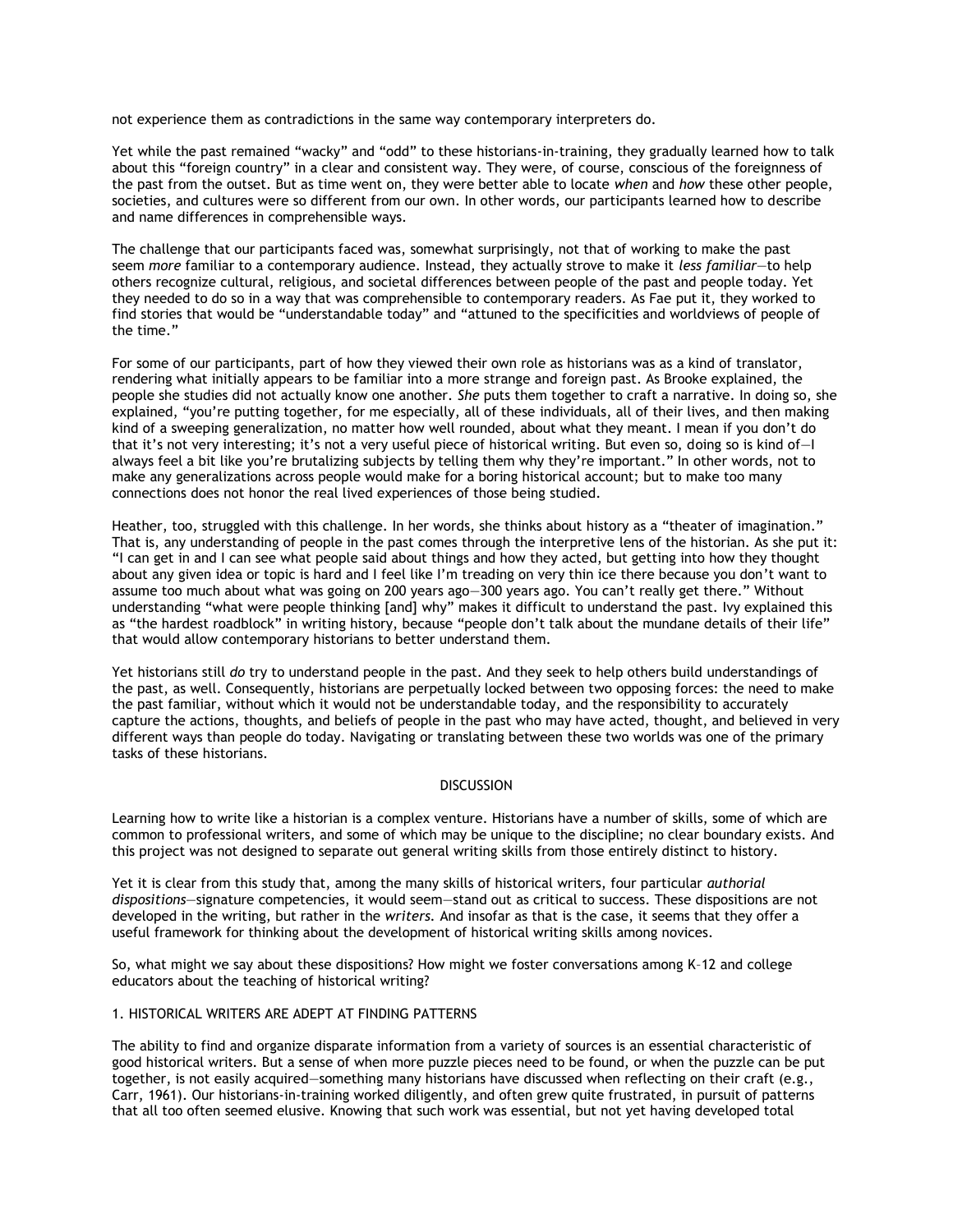mastery, these novice-experts were dedicated to a process that often left them feeling uncertain. Yet over time, they expressed greater confidence in their abilities to piece together stories from fragments.

K–12 students can only learn to find and organize puzzle pieces when they understand that history is puzzling. Too often, however, students believe that history is about memorizing lists of names, dates, and major events (Wineburg, 2001). But when teachers frame history as a subject involving solving puzzles, students can develop both their skills and interest in history (VanStedright, 2000). Thus, as scholars of teaching history have explained, framing work in the discipline as about solving puzzles is a necessary first step to helping students develop as historical writers and thinkers (Wineburg & Schneider, 2009).

Once students understand that the process is a puzzling one, they next have to see the limits of the puzzle metaphor. Historical writers, after all, understand that their work involves constantly sorting out whether they are in possession of the right pieces. So while basic understanding of the discipline is about seeing puzzles, developing expertise involves the acts of searching and weighing. Thus, presenting students with packets of primary source documents—a seemingly unquestioned "best practice"—may be insufficient for developing disciplinary expertise unless it is accompanied by exercises in which students ask whether their sources are sufficient and, if not, what else they need to find. More than just sources, historians possess a sense of when something is missing, where they might search, and when to stop looking for it.

## 2. HISTORICAL WRITERS ARE ADEPT AT TELLING ENGAGING AND PLAUSIBLE STORIES

Historical writers seek meaning and push past description to tell stories of significance. But they never push past the evidence base. As Amy put it, "I think that the overlap between storytelling and history is something that a lot of historians are interested in but could make history education more compelling for younger students." Historical writers tell engaging, well-supported, stories (eg. Hexter, 1971). Yet the process of learning to walk the line between what is interesting and what is likely to be true is challenging. For the novice-experts in this study, it often evoked feelings of anxiety and doubt. Yet even these feelings were employed in the service of history, for as they doubted themselves, our participants redoubled their efforts to revise their work. They understood that history is as much about *re*writing as it is about writing.

To learn to tell stories that are compelling and true, K–12 students and college undergraduates would need to do two things. First, they would need to learn about what makes storytelling *in general* engaging—supported, perhaps through cross-curricular writing instruction. Second, they would need to develop a felt sense for when their stories have been adequately rooted in historical evidence. After all, historians work with shards of evidence, giving them greater freedom to arrange their narratives in ways that are provocative or engrossing. Yet despite this freedom, historians are restrained by the concept of evidence, always conscious of when documents are being read too narrowly, or when sources are being stretched too thin.

## 3. HISTORICAL WRITERS ARE ADEPT AT MODIFYING THEIR POSITIONS

Historical writers stake out claims and seek to find further evidence to substantiate them. They constantly ask questions of both the texts they examine and the arguments they are constructing. And when they find contradictory evidence, they adjust their claims. Sometimes that means throwing out an entire argument. Usually, however, it means making adjustments and maintaining a position of doubt toward one's own argument. Historians can sometimes make this sound easy (Collingwood, 1946). But our participants often erred on one side or the other—expressing high levels of confidence or extreme doubt. As they developed expertise, however, they moved toward the middle—feeling increasingly sure of the stories they were telling, while also becoming more willing to imagine scenarios in which they might need to start over. Their journey involved both standing firm and being ready to change because they developed a robust evidence base, yet had learned to recognize the potential insufficiencies of their evidence.

History educators can help their students develop as historical writers by working to nurture these habits of mind in the classroom. By emphasizing the importance of evidence and teaching them how to find and deploy it, educators can teach students to stand firm. But they must also promote among their students a readiness to change positions. This can be done by cultivating a culture of humility and incomplete understanding in the classroom—helping students to see the limits of their assertions. It also, however, requires building a community of engaged learners who "check" each other's reasoning and who collectively nudge each other toward the ledge where expert historical writers stand—on the edge of knowledge and disbelief.

## 4. HISTORICAL WRITERS ARE ADEPT AT TRANSLATION

Historical writers recognize difference and respect it—seeing other worlds as inherently unlike ours and deeply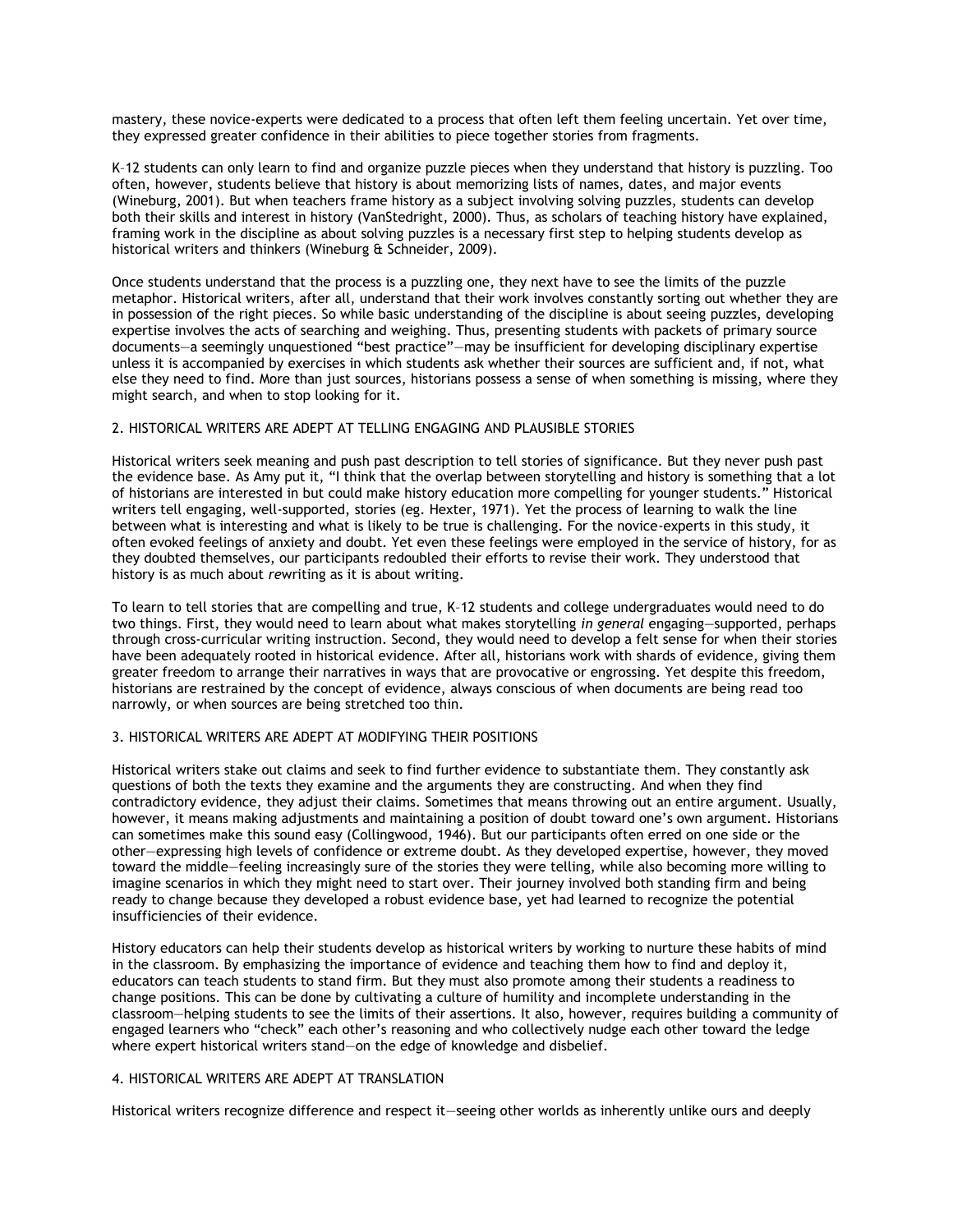valuable in their own right. At the same time, however, they try to communicate that difference and find ways to make it comprehensible to others. In sum, they work to represent what is different in an intelligible way while preserving its very difference. Experts have practiced this so frequently that they can sense when they are deforming the past, or when they are failing to communicate. But our participants often expressed frustration with what occasionally felt like what one called "an impossible task." Yet as they continued to work on their projects, they developed a new sense of mastery—not only over the subject, but increasingly over the process of historical writing. They felt more confident about translating the strangeness of the past for an audience of the present.

If historical writers are adept at translation, it would seem to suggest that students need to practice seeing where the past is "foreign" (Lowenthal, 1999). Teachers, for instance, might move away from exercises where students are asked how *they* would have felt had they lived in a particular historical setting. And, instead, teachers might move toward exercises in which they ask students how *specific individuals from the past* may have felt. Teachers might additionally ask students to consider the evidence base for such speculation, and also ask students to consider what is familiar and what is surprising. Students are inclined to see people from the past as very much like themselves, and that can be productive, but only if that perspective exists in tension with the view that people differ radically across time and space, and that it takes work to understand them.

## **CONCLUSION**

Historians make distinct moves when plying their trade—something scholars in education have documented in the past two decades in research on historical reading and writing. But while much has been written about how to read like a historian (Hynd-Shanahan, Holschuh, & Hubbard, 2004; Shanahan & Shanahan, 2008; Wineburg, Martin, & Monte-Sano, 2011), less work has been done on how to *write* like a historian. In that smaller body of scholarship, little work has been done in terms of identifying the key challenges faced by those writing evidence-based interpretations (cf. Monte-Sano, 2010).

Historical writing is a complex enterprise involving the deployment of a range of tools. But the development of expertise seems to require the navigation of several critical tensions. Historical writing challenges students to seek appropriate evidence and to craft plausible stories even in the face of incomplete information. It demands flexibility of mind and requires students to modify their positions in light of new evidence or ideas. And it allows students to translate knowledge to different audiences, as well as to carefully frame the importance of their work. These are hallmarks of historical writing—signature competencies developed in the acquisition of expertise.

As this work reveals, historians-in-training are not born with these skills and dispositions. Nor do they master them quickly. In this study, our novice-experts needed to keep working to navigate these tensions. They were learning through the work itself—developing mastery in historical writing inductively, through daily experience.

Yet not all students go on to Ph.D. programs or engage in sustained historical writing projects. Might it be possible, then, to help K–12 students and college undergraduates develop these skills in some developmentally appropriate yet authentic way?

Before answering that, it is worth re-exploring the question of why such an aim might prove valuable.

As our research reveals, the novice-experts mastering the skills of writing like historians were not merely learning a professional practice. They were developing dispositions and modes of thought. They were cultivating a unique approach to cognition characteristic of experts in the field. And they were learning to think in new ways—making tough judgments, doing so with open minds, with a concern for the truth, and with a willingness to revise their opinions. This form of critical thinking is, we argue, important not just in the abstract, but also for the very concrete act of citizenship.

As for *how* K–12 students can develop these skills, much work remains to be done, and this study does not offer clear instruction about what educators should do in the classroom. We can say, however, that awareness of these critical dispositions is an important first step. Knowing what we want our students to be able to *do*—knowing the skills we want them to acquire and the dispositions we want them to develop—we can begin to talk knowledgeably about what activities might *produce* those outcomes.

One final point is worth making, and that is about the joy of history. The joy that historians experience is the joy of discovery—of assembling puzzle pieces, finally figuring out a messy problem, and communicating something new. Yet that joy, which so powerfully draws historians into the profession, is all too often absent from K–12 classes and undergraduate seminars where students dutifully, if reluctantly, read through accounts of "what happened."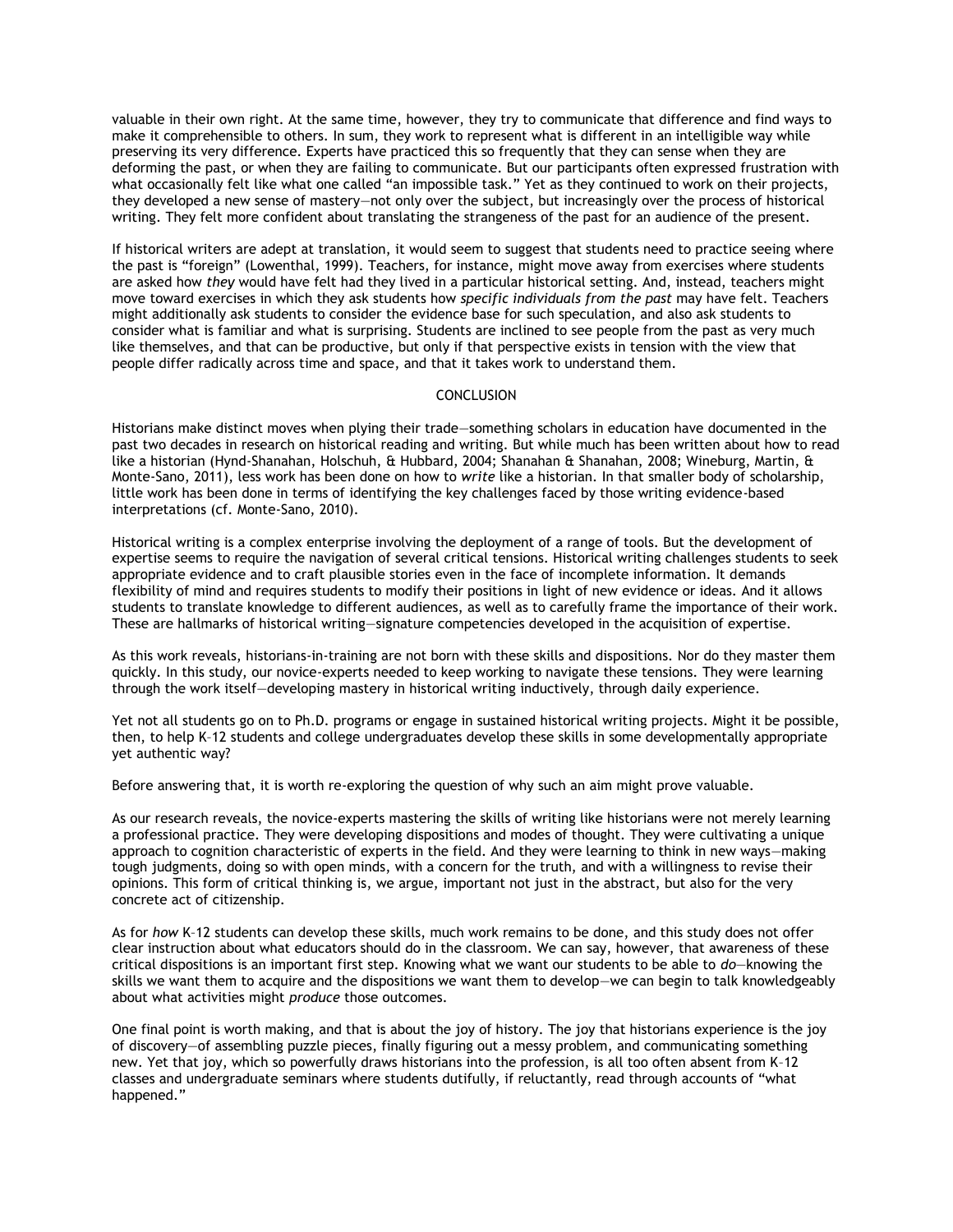Historians start new projects not because they have been assigned, but because they promise to surprise, and perhaps even to enlighten. That, too, is something that our novice-experts learned. And all students should be so lucky.

#### *References*

Ashby, R., Lee, P., & Shemilt, D. (2005). Putting principles into practice: teaching and planning. In M. Suzanne Donovan, & J. D. Bransford (Eds.), *How Students Learn: History in the Classroom.* (pp. 79–178). Washington DC: National Academies Press.

Bereiter, C., & Scardamalia, M. (1987). *The psychology of written composition*. Hillsdale, NJ:

H. (1961). What is history? Basingstoke, England: Palgrave.

Charmaz, K. (1983). The grounded theory method: An explication and interpretation. In G. McCall & J. Simmons (Eds.), *Handbook of qualitative research* (pp. 428–444). Thousand Oaks, CA: Sage.

Collingwood, R. G. (1943). *The idea of history*. Oxford, England: Clarendon Press.

Conley, M. (2008). Cognitive strategy instruction for adolescents: What we know about the promise, what we don't know about the potential. *Harvard Educational Review, 78*(1), 84–106.

De La Paz, S. (2005). Effects of historical reasoning instruction and writing strategy mastery in culturally and academically diverse middle school classrooms. *Journal of Educational Psychology*, *97*(2), 139–156.

Emerson, R. M., Fretz, R. I., & Shaw, L. L. (1995). *Writing ethnographic fieldnotes.* Chicago, IL: University of Chicago Press.

Flower, L., & Hayes, J. R. (1981). A cognitive process theory of writing. *College Composition and Communication*, *32*(4), 365–387.

Froude, J. A. (1864). *The science of history*. Girard, KS: Appeal Publishing Company.

Glaser, B. G., & Strauss, A. L. (1967). *The discovery of grounded theory: Strategies for qualitative research.* New Brunswick, NJ: AdlineTransaction.

Greene, S. (1994). The problems of learning to think like a historian: Writing history in the culture of the classroom. *Educational Psychologist*, *29*(2), 89–96.

Greene, S. (2001). The question of authenticity: Teaching writing in a first-year college history of science class. *Research in the Teaching of English, 35*(4), 525–569.

Harris, L. M. (2012). Conceptual devices in the work of world historians. *Cognition and Instruction*, *30*(4), 312–358.

Hexter, J. H. (1971). *The history primer*. New York, NY: Basic Books.

Hynd-Shanahan, C., Holschuh, J. P., & Hubbard, B. P. (2004). Thinking like a historian: College students' reading of multiple historical documents. *Journal of Literacy Research, 36*(2), 141–176.

Kiuhara, S. A., Graham, S., Hawken, L. S. (2009). Teaching writing to high school students: A national survey. *Journal of Educational Psychology*, *101*(1), 136–160.

Leinhardt, G., & Young, K. M. (1996). Two texts, three readers: Distance and expertise in reading history. *Cognition and Instruction 14*(4), 441–486.

Lowenthal, D. (1999). *The past is a foreign country.* Cambridge, U.K.: Cambridge University Press.

McIlwain, C. H. (1937). Annual address of the president of the American Historical Association, delivered in Providence, Rhode Island, December 1936. *American Historical Review*, *42*(2), 207–224.

Miles, M. B., & Huberman, A. M. (1994). *Qualitative data analysis: An expanded sourcebook* (2nd ed.). Thousand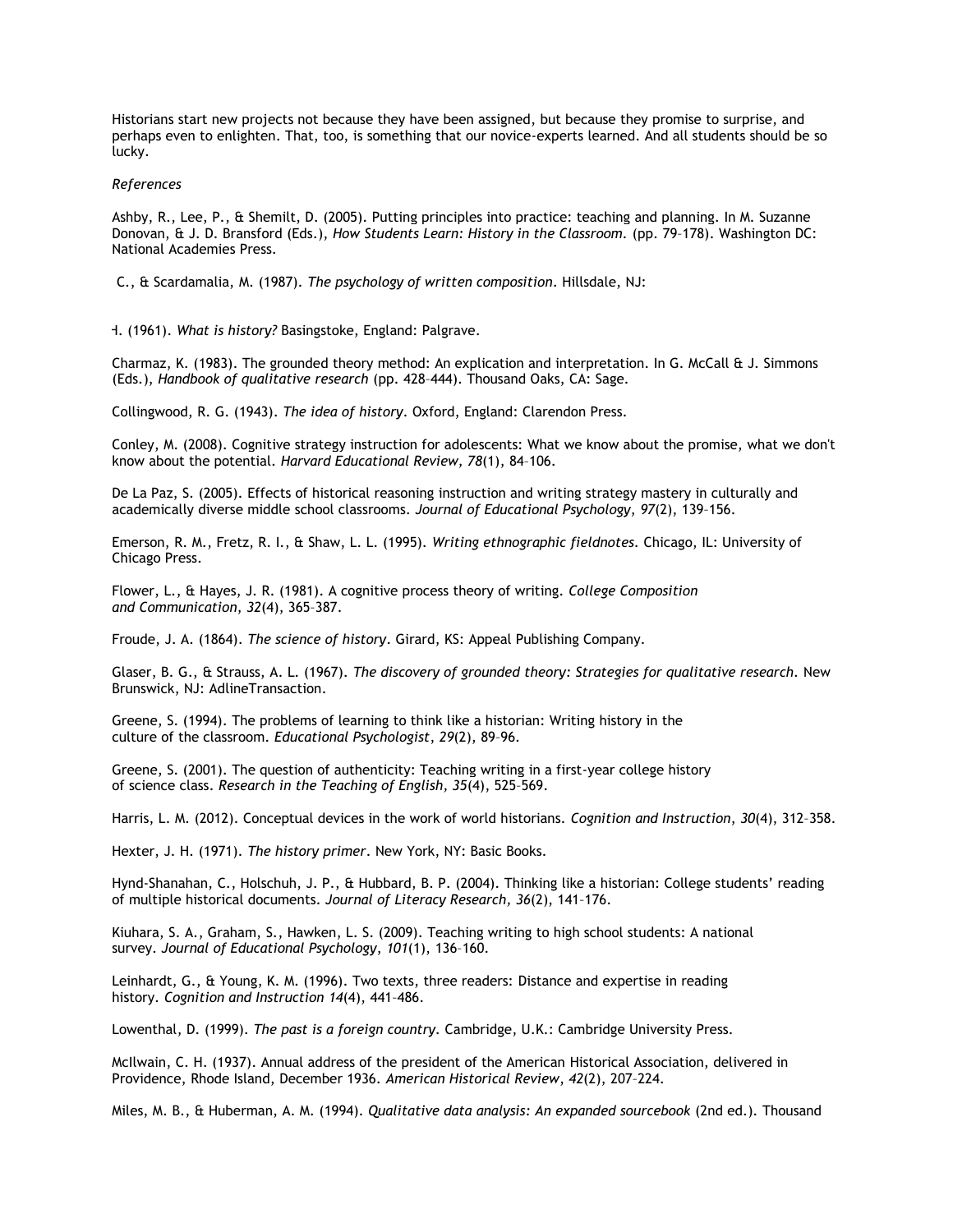Oaks, CA: Sage.

Mink, L. (1987). *Historical understanding*. Ithaca, NY: Cornell University Press.

Monte-Sano, C. (2010). Disciplinary literacy in history: An exploration of the historical nature of adolescents' writing. *Journal of the Learning Sciences*, *19*(4), 539–568.

Monte-Sano, C. (2011). Beyond reading comprehension and summary: Learning to read and write in history by focusing on evidence, perspective, and interpretation. *[Curriculum Inquiry](javascript:__doLinkPostBack()*, *41*(2), 212–249.

National Center for Education Statistics. (2012). *Writing 2011: National assessment of educational progress at grades 8 and 12* (NCES 2012-470). Washington, DC: Institute of Education Sciences, U.S. Department of Education.

Oakes, J. (2012). On changing my mind. *Perspectives on History*, *50*(6), 35.

Pomeranz, K. (2013). Narrowing distances: A proposal for talking about history. *Perspectives on History*, *51*(5), 5.

Pope, D. (2001). *Doing school: How we are creating a generation of stressed out, materialistic, and miseducated students*. New Haven, CT: Yale.

Schneider, J. (2014). *From the ivory tower to the schoolhouse: How scholarship becomes common knowledge in education*. Cambridge, MA: Harvard Education Press.

Shanahan, T. & Shanahan, C. (2008). Teaching disciplinary literacy to adolescents: Rethinking content-area literacy. *Harvard Educational Review*, *78*(1), 40–59.

Stanford History Education Group. (n.d.). Reading like a historian. Retrieved from https://sheg.stanford.edu/rlh

Stearns, P., Seixas, P., & Wineburg, S. (Eds.). (2000.) *Knowing, teaching and learning history: National and international perspectives*. New York: NYU Press.

VanSledright, B. A. (2000). Can ten-year-olds learn to investigate history as historians do. *OAH Newsletter, 28*(3), 7.

White, H. (1973). Interpretation in history. *New Literary History, 4*(2), 281–314.

Wiley, J., & Voss, J.F. (1999). Constructing arguments from multiple sources: Tasks that promote understanding and not just memory for text. *Journal of Educational Research, 91*(2), 301–311.

Wineburg, S. (1991). Historical problem solving: A study of the cognitive processes used in the evaluation of documentary and pictorial evidence. *Journal of Educational Psychology, 83*(1), 73–87.

Wineburg, S. (1994). Contextualized thinking in history. In M. Carretero & J. Voss (Eds.), *Cognitive and instructional processes in history and the social sciences* (pp. 285–308). Hillsdale, NJ: Erlbaum.

Wineburg, S. (2001). *Historical thinking and other unnatural acts: Charting the future of teaching the past.* Philadelphia, PA: Temple University Press.

Wineburg, S. & Schneider, J. (2009). Was Bloom's taxonomy pointed in the wrong direction? *Phi Delta Kappan*, *91*(4), 56–61.

Wineburg, S., Martin, D., & Monte-Sano, C. (2011). *Reading like a historian: Teaching literacy in middle and high school history classrooms*. New York: Teachers College Press.

#### **Appendix A: Sample Interview and Survey Questions**

#### **Background Information Questions**

›

*Some questions, especially those in the initial interview, were intended to gather basic background information*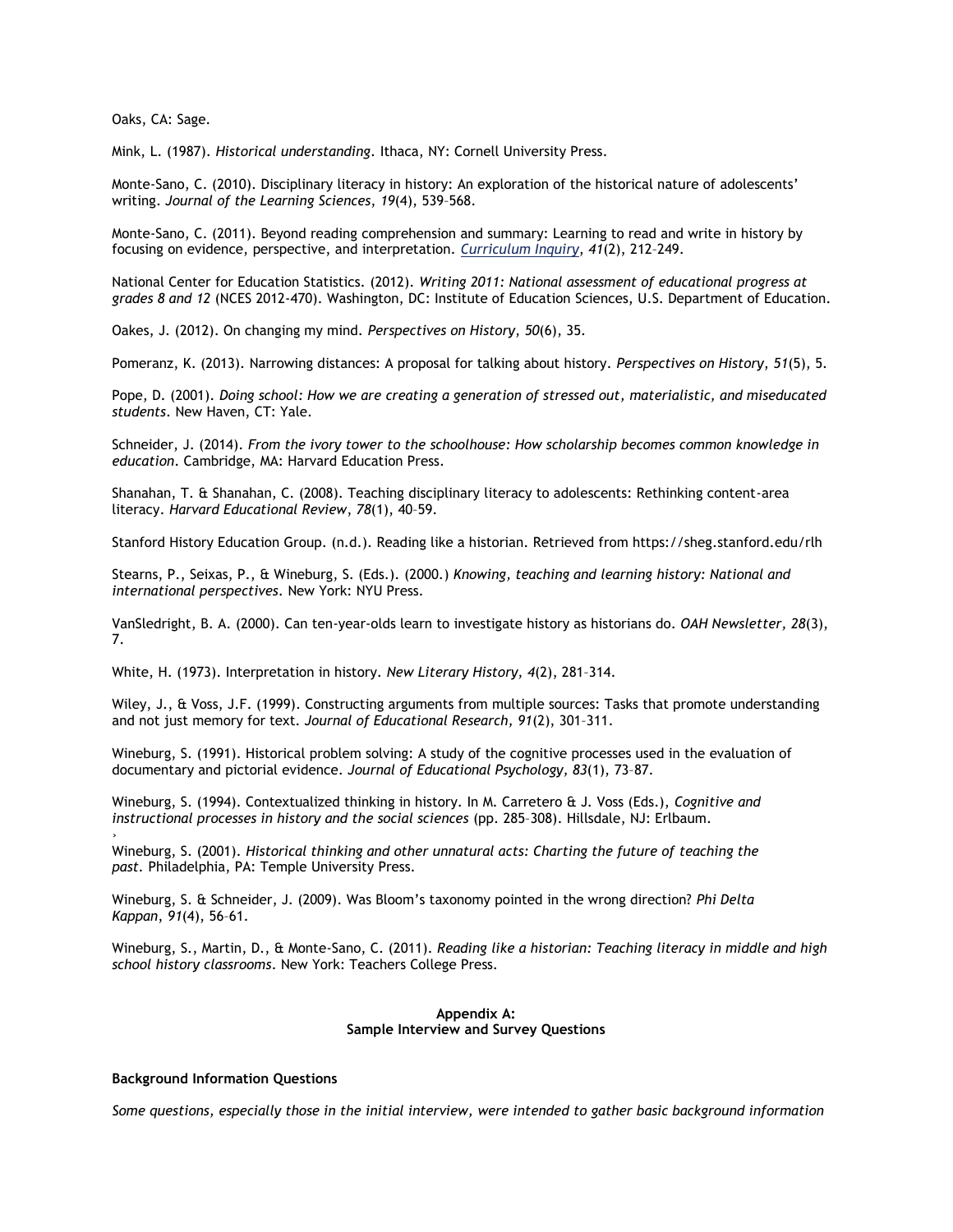*about participants. These questions allowed us to get to know the participants, build rapport with them, and ask about their backgrounds including what drew them to graduate school in history, to the particular programs in which they were enrolled, and to their dissertation topics.*

Sample Background Information Interview Questions:

What brought you to graduate school in history?

What about being a historian most excites or interests you?

What is the topic of your dissertation?

Why did you chose \_\_\_\_\_\_\_\_ as the topic of your dissertation?

#### **Questions about the Dissertation Writing Process**

*In each interview and survey, we asked participants to talk about their own dissertation work and to reflect on their process of writing the dissertation. These questions offered "snapshots in time" of different points in the dissertation writing process, and allowed participants to offer concrete examples of how they engaged in and conceived of the historical writing process.*

Sample Dissertation Writing Process Interview Questions:

Will you please fill out the following dissertation chart [see Appendix B]?

You just wrote down what you think is the central argument of your dissertation.

What evidence made you think that this is the central argument?

Are there any parts of the argument that you just laid out do not yet have evidence to support it, and if so what are they?

What is your next step in creating an argument for this dissertation?

Are there any significant differences between the argument that is central to your dissertation today and the argument of three months ago? If so, what do you think accounts for the differences?

What's the biggest intellectual challenge that you are facing right now as you are writing your dissertation?

## Sample Dissertation Writing Process Survey Questions:

For each chapter, please provide a title and use check marks to identify one of four stages of completeness. Please do this from working memory. There is no need to call up a prospectus from your files. If you have fewer than 8 chapters, please adjust accordingly.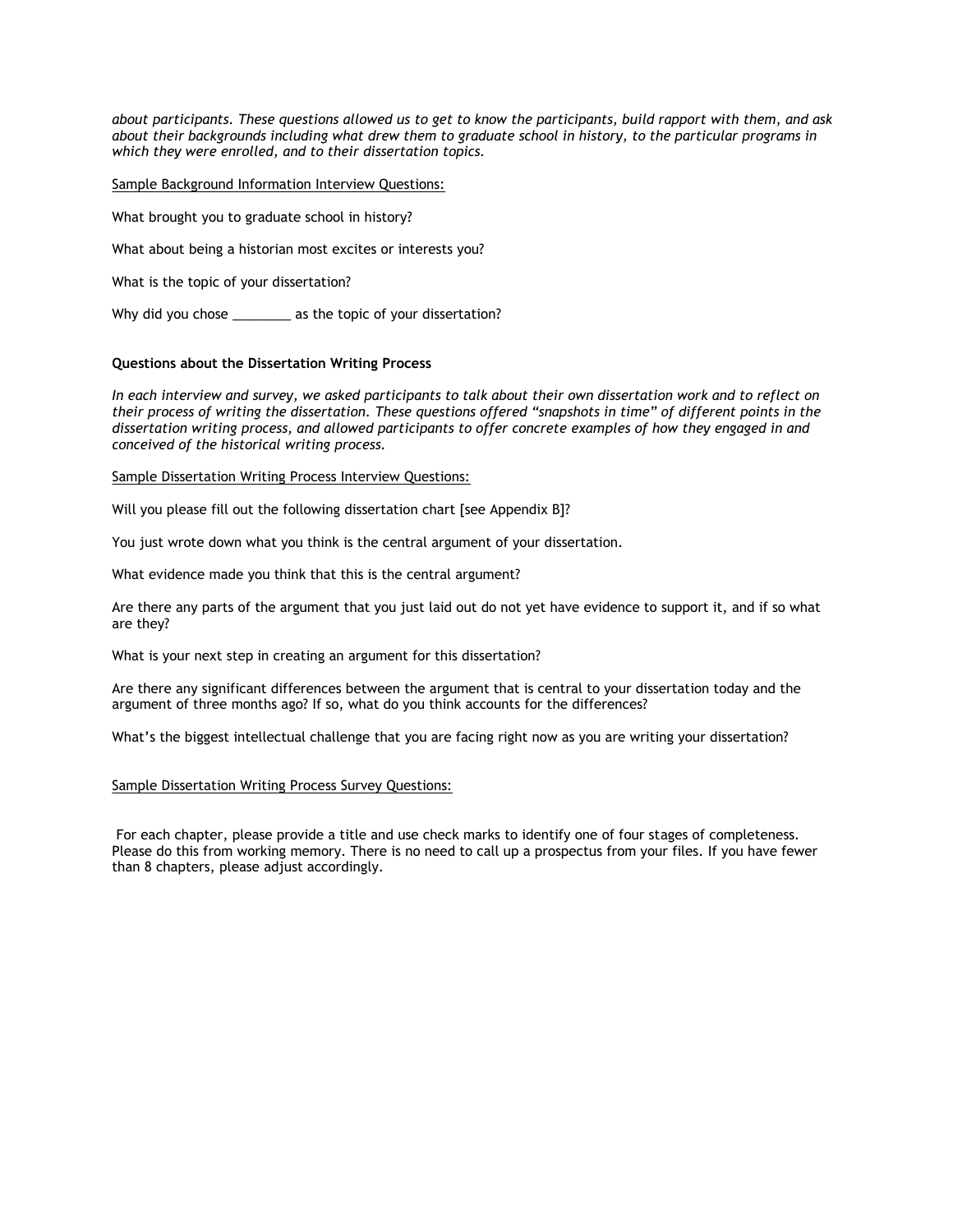|           | Title                        | Preliminary<br>Thinking | Researched | <b>Drafted</b> | Final  |
|-----------|------------------------------|-------------------------|------------|----------------|--------|
| Chapter 1 | Click here to<br>enter text. | □                       | □          | □              | $\Box$ |
| Chapter 2 | Click here to<br>enter text. | □                       | □          | □              | □      |
| Chapter 3 | Click here to<br>enter text. | □                       | $\Box$     | □              | Ω      |
| Chapter 4 | Click here to<br>enter text. | □                       | □<br>- -   | □              | □      |
| Chapter 5 | Click here to<br>enter text. | $\Box$                  | Ω          | □              | Ω      |
| Chapter 6 | Click here to<br>enter text. | $\Box$                  | Ω          | □              | Π      |
| Chapter 7 | Click here to<br>enter text. | □                       | □          | □              | □      |
| Chapter 8 | Click here to<br>enter text. | □                       | □          | □              | α      |

On the scale below, please place an X in the place that you think best describes the work of writing your dissertation



## **Questions about Historical Writing**

*While questions about the dissertation allowed us a glimpse into the historical writing process as participants experienced it, we also asked questions that attempted to elicit how participants thought about historical writing in general, not explicitly tied to their own projects. These questions asked participants to reflect upon and attempt to name what constitutes historical writing.*

Sample Historical Writing Interview Questions:

What do you think are the hallmarks of the historical writing process?

Probe: what, in your mind, distinguishes the historical writing process from the more general writing process outside of the discipline?

What is the relationship between the way that historians write and the way historians think?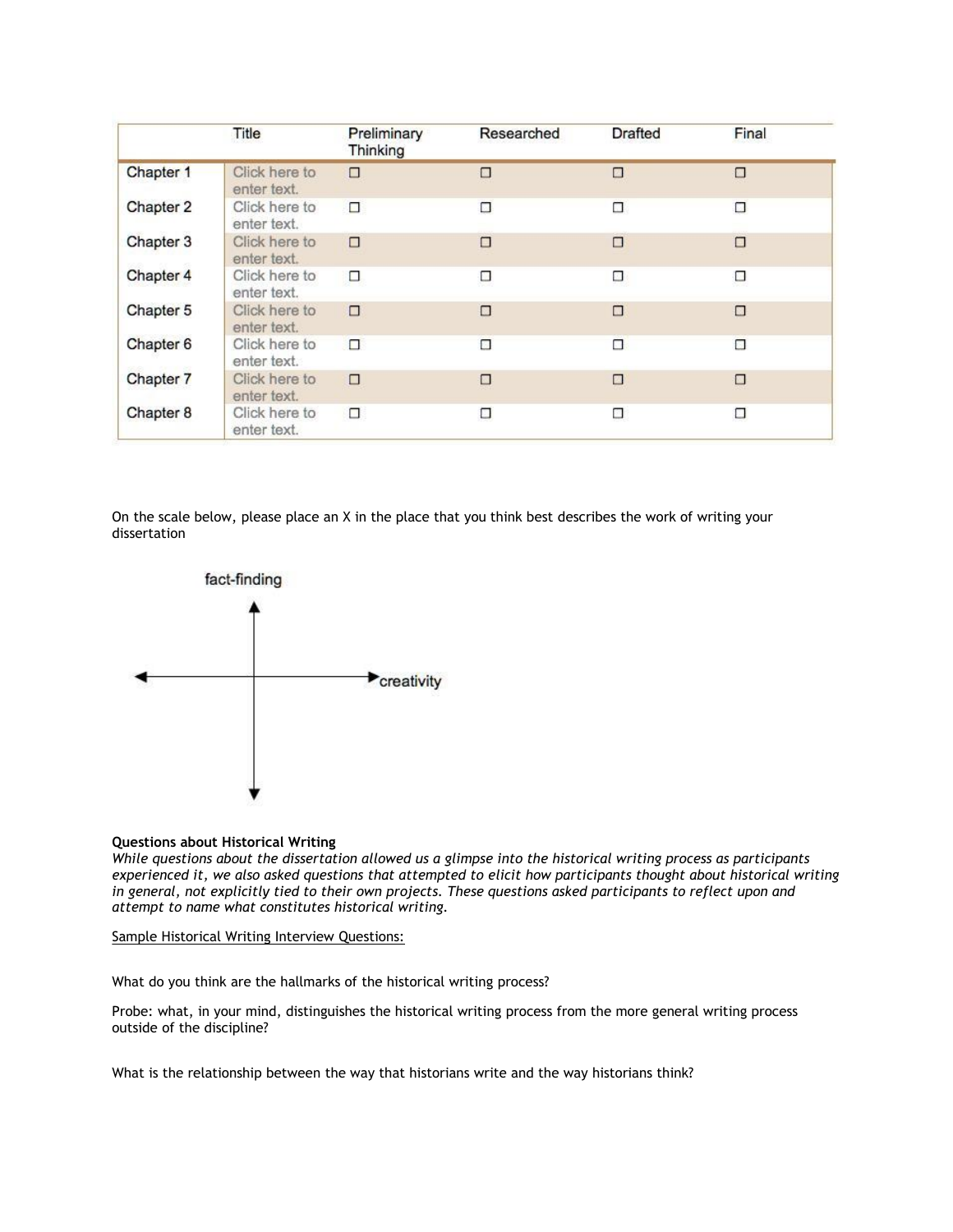If you were to teach a class on historical writing, what would your three big lessons be for your students?

When you took the last written survey for us, we asked you to put the letters X, Y and Z on a line which was designed to try to represent the historical writing process, where X represented examining evidence, Y represented honing the argument and Z represented writing [see below]. Can you imagine another diagram that would better represent or better capture the historical writing process?

#### Sample Historical Writing Survey Questions:

In the space below, please construct a visual representation of the historical writing process.

Please use the following key:

x - examining the evidence

- y honing the argument
- $z$  writing

You may place the letters anywhere you like in the blank space below, as many times as you like, in any pattern or design, and in whatever size font you like.

The process of writing history: (check all that apply)

 $\Box$ Reveals weak points in my argument  $\Box$ Reveals strong points in my argument  $\Box$ Is a way of expressing what the argument is  $\Box$ Is a way of determining what the argument is □Serves as a means of organizing collected evidence □Serves as a means of identifying the need for further evidence  $\Box$ Involves interpreting ☐Involves guesswork ☐Involves certainty ☐Produces surprising results ☐Produces expected results

## **Questions about the Discipline of History**

*In addition to asking participants to name the unique attributes of the historical writing process, we also asked them about the discipline of history writ large. Some of these questions focused on concepts discussed in the scholarly literature (e.g., the relationship between evidence and argument), while others allowed us to follow up on patterns and trends from participants' answers to prior interview and survey questions.*

Sample Discipline of History Interview Questions:

If history were to be thought of as a laboratory science, what would the historian's lab look like and what would the key process taught to interns at the lab be?

We've been hearing from a lot of participants in this study that historians sometimes change their minds. There may be historians who don't change their minds, but for those historians who do change their mind as a writing project develops, I'm wondering if you could explain to me why that would that be the case. Why do some historians change their minds?

What do you see as the relationship between historical evidence and a central argument or narrative?

What evidence, if any, might you come across that would cause you to doubt or question the argument that you now think is central to the dissertation?

Sample Discipline of History Survey Questions: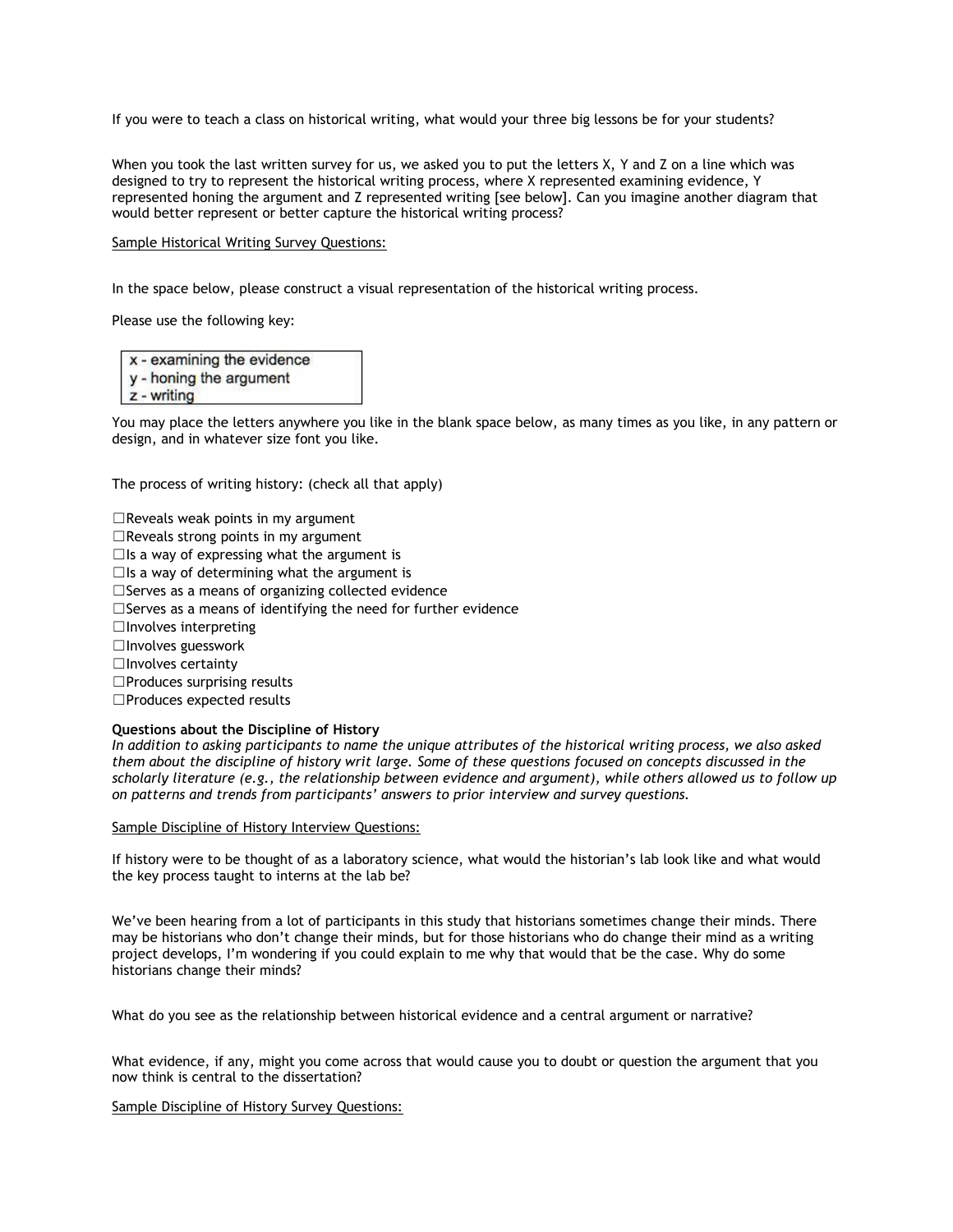Writing history promotes: (check all that apply)

□A sense of skepticism □A degree of creativity □An ability to live with questions □A concern for evidence  $\Box$ A willingness to guess □A sense of certainty □A concern for accuracy

Writing history involves: (rank in order of importance with 1 being most important and 7 being least important)

□Generating questions □Getting a sense of what others have written □Searching for evidence  $\Box$ Meticulously examining evidence ☐Crafting a coherent story about the past □Speculating about the past ☐Creating a convincing argument

## **Appendix B: Dissertation Chart**

*In each of the interviews and surveys, we asked participants to complete the following handout.*

Name:

Working Dissertation Title:

In 2–3 sentences, what is the central argument of your dissertation?

For each chapter, please provide a title and use check marks to identify one of four stages of completeness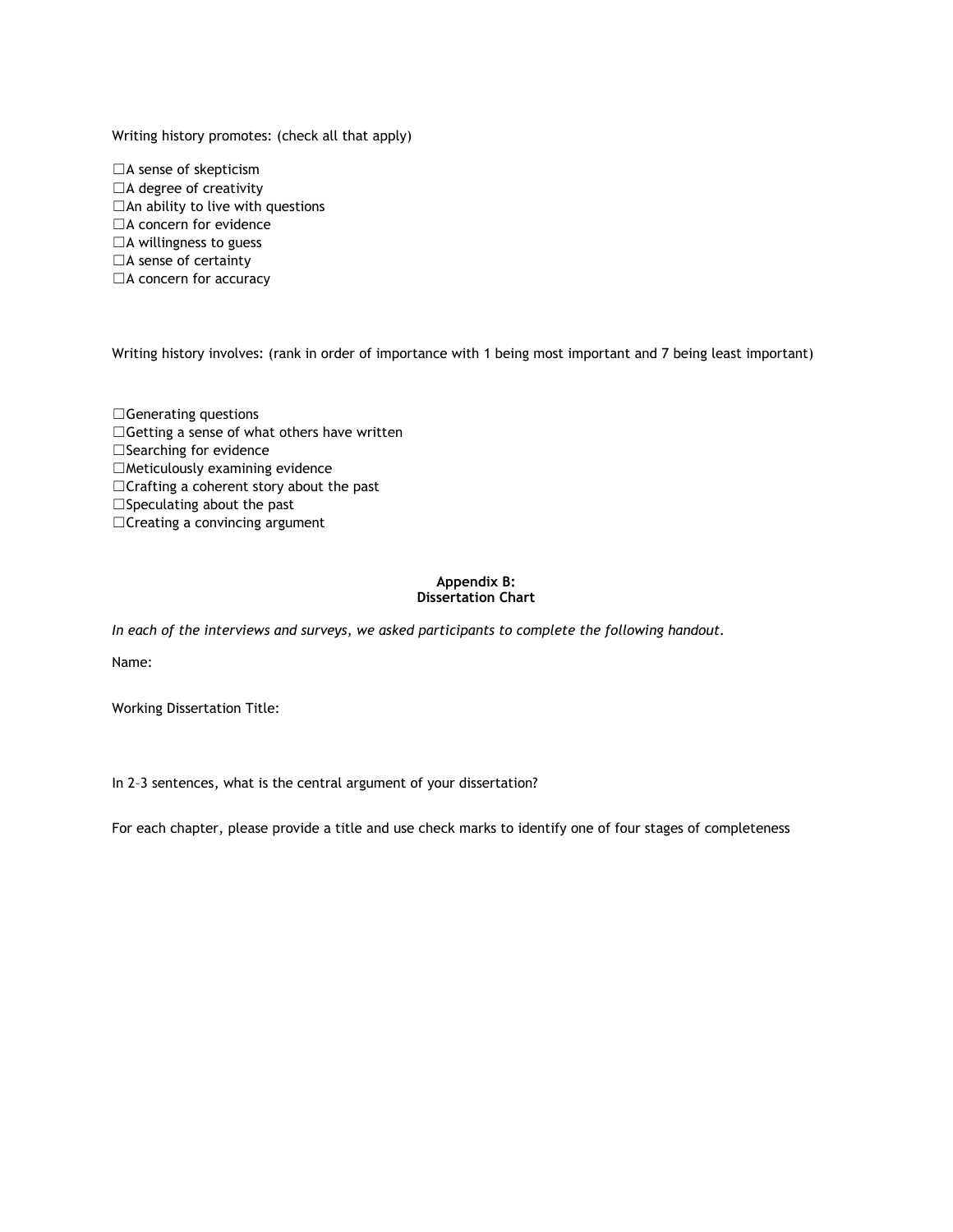|           | Title | Preliminary<br>Thinking | Researched | <b>Drafted</b> | Final |
|-----------|-------|-------------------------|------------|----------------|-------|
| Chapter 1 |       |                         |            |                |       |
| Chapter 2 |       |                         |            |                |       |
| Chapter 3 |       |                         |            |                |       |
| Chapter 4 |       |                         |            |                |       |
| Chapter 5 |       |                         |            |                |       |
| Chapter 6 |       |                         |            |                |       |

Note: In light of your chapter titles, feel free to go back and revise the central

argument if necessary.

**4. How confident are you that this argument will persist unchanged until you complete your dissertation?**

| 1 <sub>1</sub> | $2\Box$ | $3\Box$ | 4 F | $5\Box$             |
|----------------|---------|---------|-----|---------------------|
| Not confident  |         |         |     | extremely confident |

**Appendix C: Partial List of Codes**

| Argumentation                                      |
|----------------------------------------------------|
| Asking questions                                   |
| Balancing competing claims                         |
| Certainty and doubt                                |
| Challenges in writing history                      |
| Changing or shifting conceptions of history        |
| Decision making                                    |
| Definitions/conceptions of history                 |
| "Finding order in chaos"                           |
| History "lab"                                      |
| "I no longer think what I thought"                 |
| Interpreting evidence                              |
| Making the familiar strange                        |
| Past as a foreign country                          |
| Puzzles in history                                 |
| Reasons for studying history                       |
| Reflections on learning historical thinking skills |
| Risk taking/"leap of faith"                        |